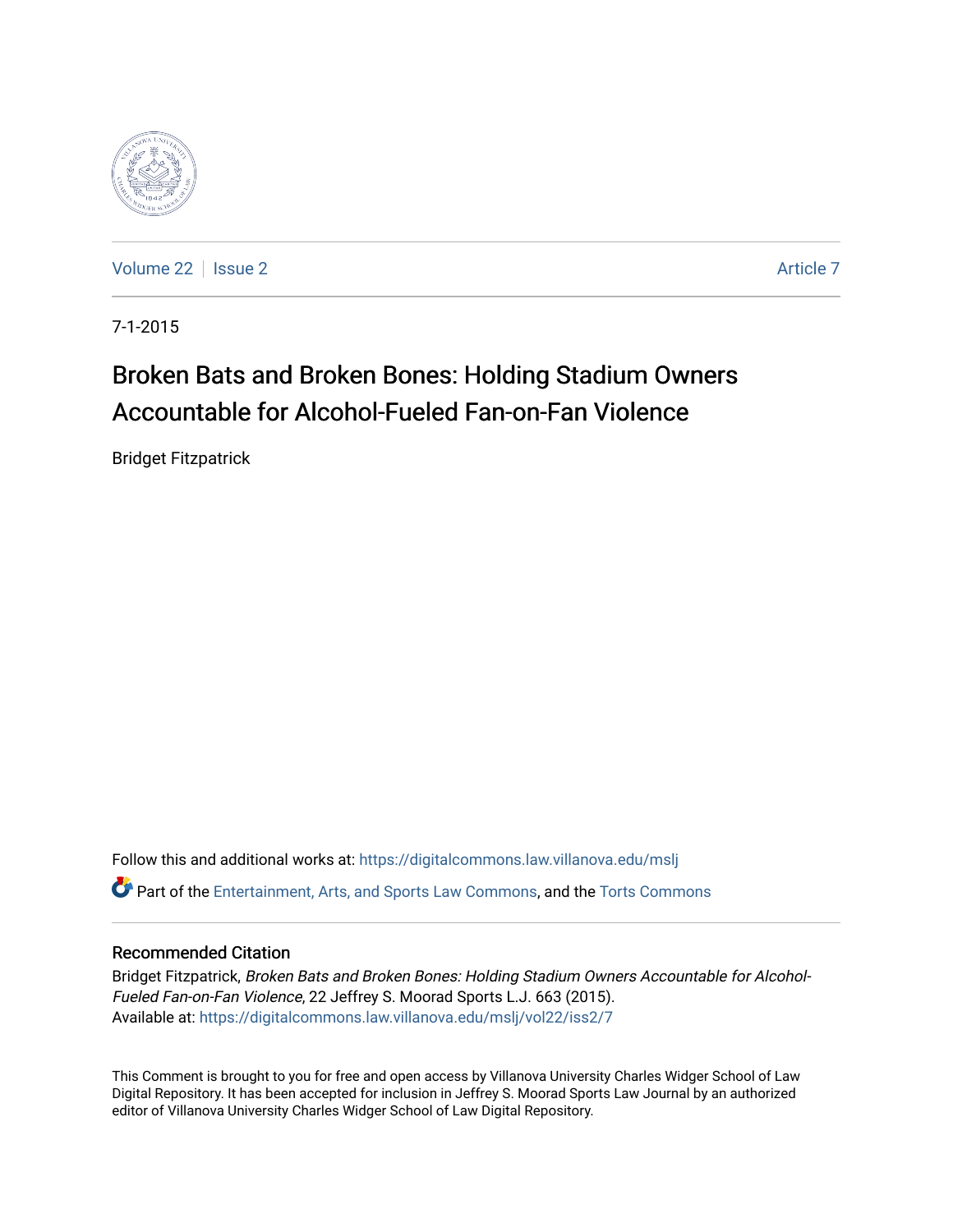## BROKEN BATS AND BROKEN BONES: HOLDING STADIUM OWNERS ACCOUNTABLE FOR ALCOHOL-FUELED FAN-ON-FAN VIOLENCE

### I. INTRODUCTION

Most baseball fans would never expect to attend a game and leave permanently brain damaged and wheelchair-bound. Fans entering a baseball stadium to watch their team play on a sunny afternoon reasonably expect certain happenings: there will be at least nine innings of play, there are twenty-three men on each team's roster, they will overpay for food and drinks, and they can cheer for whomever they please from the safety of their seats.<sup>1</sup> However, recent incidents of violence at professional sports stadiums have severely altered what a fan can expect from a day at the ballpark.2 Fan violence has increased in recent years, which is scaring away fans, who unfortunately experience fear and alcohol-fueled physical altercations, not just harmless heckling.3

3. *See id.* (discussing individuals who previously enjoyed attending sporting events but no longer attend because of safety concerns). For example, a 2011 preseason National Football League ("NFL") preseason game at Candlestick Park between the Oakland Raiders and San Francisco 49ers ended with one Oakland Raiders fan shot for wearing a "F—- the Niners" t-shirt. *See* Terry Collins, *San Francisco 49ers Shooting: 2 Shot After Preseason Game*, HUFFINGTON POST (Oct. 10, 2011, 5:12 AM EDT), http://www.huffingtonpost.com/2011/08/21/san-francisco-49ersshooting\_n\_932355.html. Another Raiders fan was shot in a separate incident after this game along with one man who was knocked unconscious in a stadium bathroom during the game. *See id.* In November 2011, a man was stabbed in the abdomen during an altercation outside of Qualcomm Stadium during an NFL game between the San Diego Chargers and the Oakland Raiders. *See* Susan Shroder, *Stabbing in Qualcomm Lot During Chargers Game*, U-T SAN DIEGO (Nov. 10, 2011, 9:26 PM), http://www.utsandiego.com/news/2011/nov/10/stabbing-inqualcomm-lot-during-chargers-game/. In this case, the cause of the violence was never discovered because the victim did not cooperate with police. *See id.* Following a Denver Broncos loss to the San Diego Chargers in 2013, at least three men were stabbed during a fight in a parking lot. *See Recent Sports Stadium-Related Violence in the U.S.*, DENVER POST (Dec. 13, 2013, 1:55 PM), http://www.denverpost .com/news/ci\_24718357/recent-sports-stadium-related-violence-u-s. Not all of the stadium violence is necessarily associated with fan disagreements, but the violence occurs during or after the game, nonetheless, endangering all those in attendance.

#### (663)

<sup>1.</sup> *See generally* MLB, OFFICIAL BASEBALL RULES (2014 ed.), *available at* http:// mlb.mlb.com/mlb/downloads/y2014/official\_baseball\_rules.pdf (discussing general rules of professional baseball).

<sup>2.</sup> *See Drinking Linked to Problems in Major League Ballpark Stands*, USA TODAY (May 24, 2011, 5:10 PM) [hereinafter *Drinking Linked to Problems*], http:// usatoday30.usetoday.com/sports/baseball/2011-05-24-drinking-stadiums\_N.htm (finding direct link between violence at professional sporting events and alcohol consumption in and out of stadium).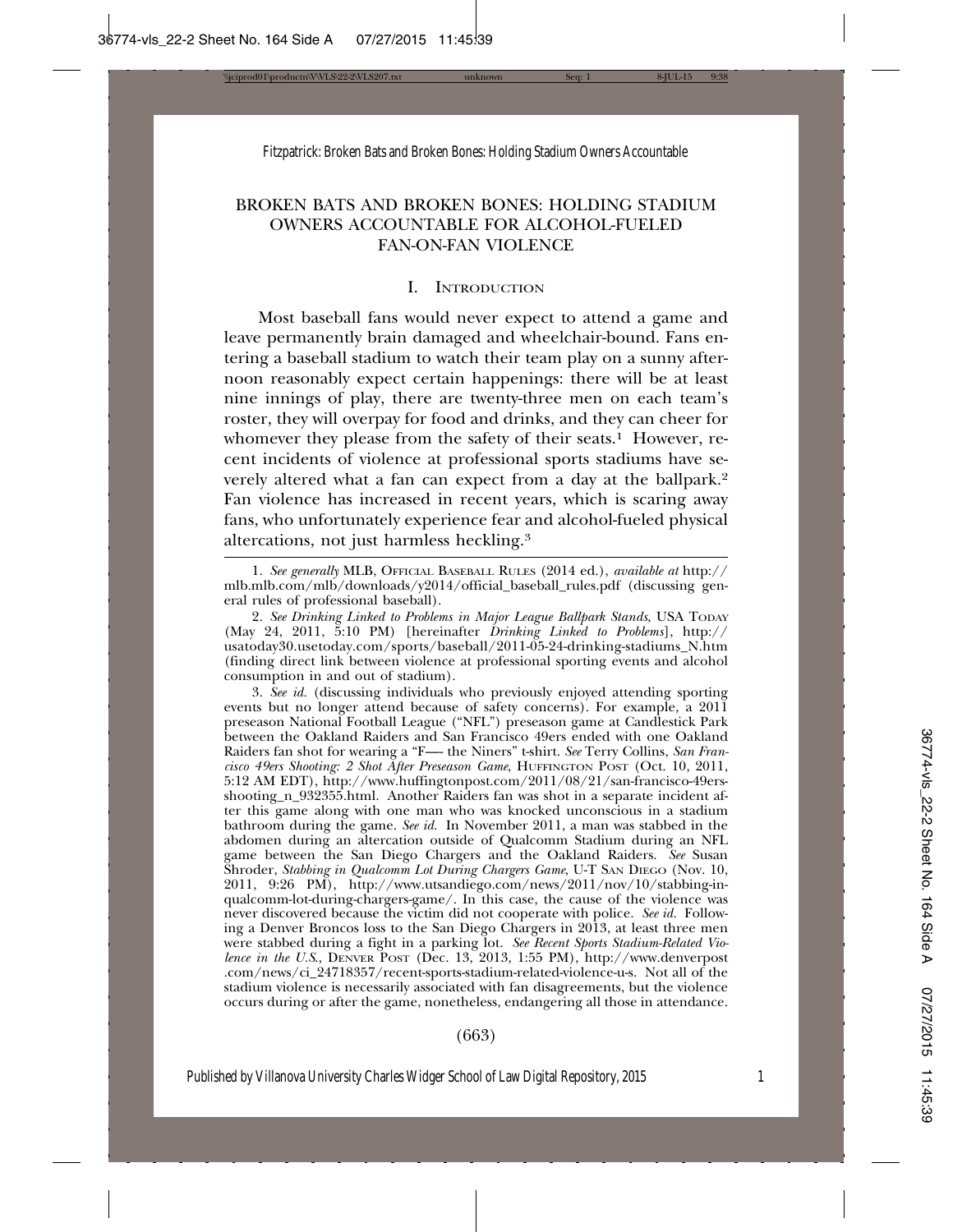Few of these recent incidents of fan violence have captured the nation's attention like the brutal beating of Giants fan Bryan Stow outside of Dodgers Stadium on Opening Day in 2011.4 As infamous rivals, any Giants fan could have reasonably expected to be heckled in Dodgers Stadium that day, but only one man was beaten to within an inch of his life.<sup>5</sup> Although he engaged in some back-andforth talk with Dodgers fans in the stadium, Stow made known to his family via text message that he feared for his safety due to the escalating behavior of many in the stadium.6 After the Dodgers victory, Stow and his friends walked to a dimly-lit taxi stand in the parking lot, enduring taunting from other intoxicated fans until Dodgers fan Louie Sanchez delivered a haymaker to the side of Stow's head, causing him to fall and slam his head on the ground.7 Sanchez and his accomplice Marvin Norwood proceeded to kick Stow in the head multiple times and eventually fled the scene.8 Se-

4. *See* Allen, Flatt, Ballidis & Leslie, *How Could Bryan Stow Case Impact Future Personal Injury Claims Involving Spectator Violence?*, S. CAL. INJURY L. BLOG (June 21, 2012), http://www.californiainjurylawyerblog.com/2012/06/how\_could\_bryan\_ stow\_case\_impa.html (discussing how Stow's attorneys sought \$50 million for lifelong care he will require to treat his injuries). This is potentially due to the amount of money being solicited at civil trial from both the Dodgers Corporation and owner, Frank McCourt, himself, in order to pay for Stow's medical care, lost wages, and emotional trauma. *See id.*

5. *See* DODGERS-GIANTS: BASEBALL'S GREATEST RIVALRY, http://www.dodgers-giants.com/ (last visited Sept. 5, 2014) (discussing history and development of Dodgers-Giants rivalry from their time in New York City to their move to California).

6. *See* Steven J. Swenson, *Unsportsmanlike Conduct: The Duty Placed on Stadium Owners to Protect Against Fan Violence*, 23 MARQ. SPORTS L. REV. 135, 140 (2012) (citing Lee Jenkins, *The Day that Damned the Dodgers*, SPORTS ILLUSTRATED, Aug. 29, 2011, at 50, 53) (recounting that Stow engaged in "minor trash talk" during game); Richard Winton, *Giants Fan Had Feared for Safety*, L.A. TIMES (Apr. 6, 2011), http://articles.latimes.com/2011/apr/06/local/la-me-dodgers-beating-20110406 (reporting that Stow sent text message stating he was "scared inside the stadium"). Dodgers officials were "surprisingly pleased" that only 72 fans were arrested that evening, compared to the 132 arrests made on Opening Day in 2010. Swenson, *supra* this note.

7. *See* Swenson, *supra* note 6, at 140 (describing initiation of physical confrontation resulting in Stow's permanent injuries). Sanchez originally pushed Stow and one of Stow's friends before pursuing them further through the parking lot and delivering the near-fatal blow. *See id.*

8. *See id.* (describing how Stow's beating continued without interruption from security). Sanchez and Norwood were identified and arrested by police in July, 2011. *See* Dan Schreiber, *Update: Two Men Charged in Beating of Giants Fan Bryan Snow*, S.F. EXAM'R (July 22, 2011), http://www.sfexaminer.com/sanfrancisco/update-two-men-charged-in-beating-of-giants-fan-bryan-stow/Content?oid=2178577.

*See id.* Again in 2013, a Dallas Cowboys fan was beaten unconscious by an Oakland Raiders fan outside of AT&T Stadium in Arlington, Texas. *See id.* Although the focus of this Comment is a beating after a baseball game, football games are notorious for more fan violence than any other professional sport. *See Drinking Linked to Problems*, *supra* note 2 (explaining how violence has affected all professional **R** sports).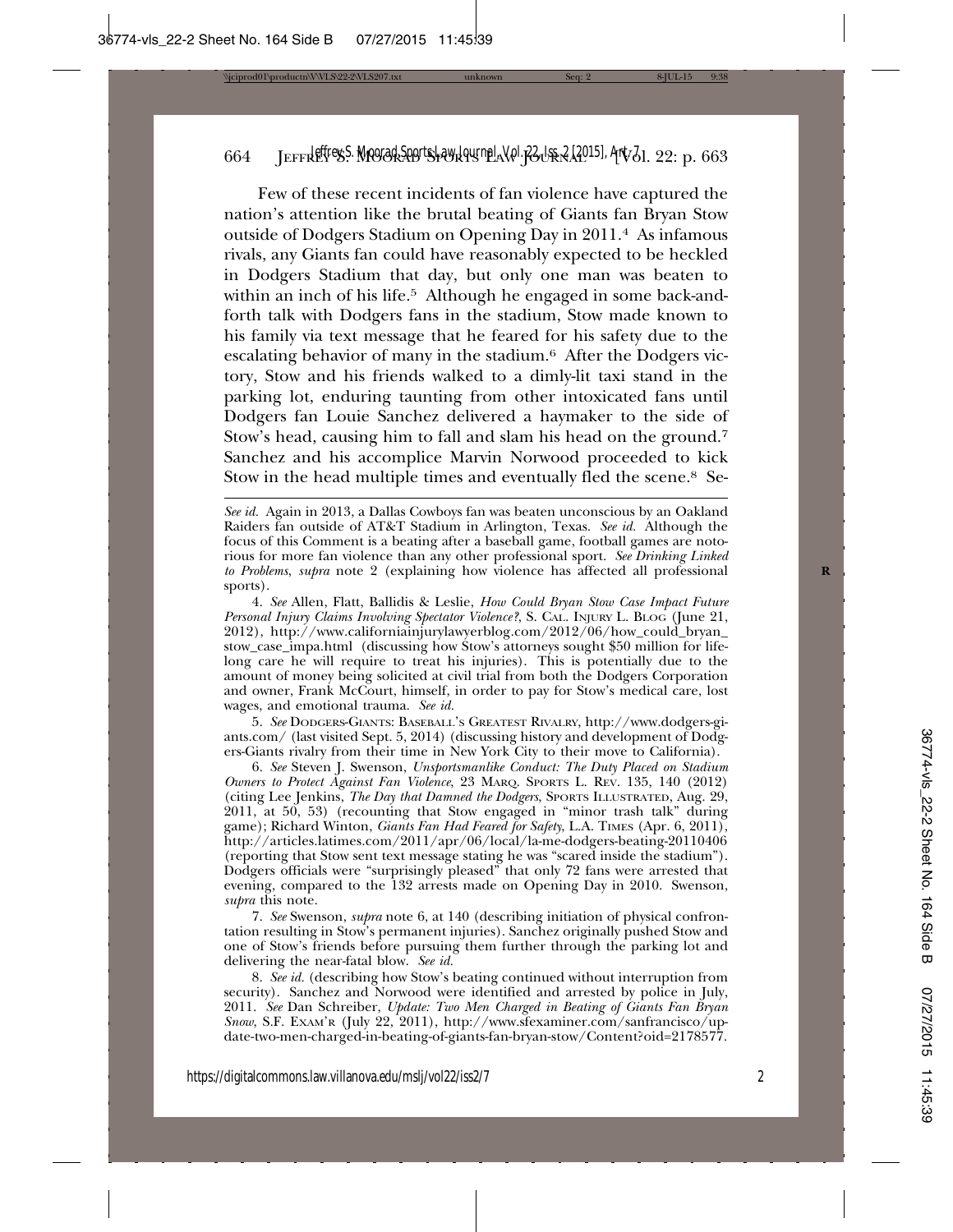curity arrived ten to fifteen minutes after the assault and Stow was later placed in a medically induced coma to treat his severe brain trauma.9

In May 2011, Stow filed a claim against the Dodgers Corporation (including its numerous associated entities), owner Frank Mc-Court, and the two assailants asserting claims of negligence; premises liability; negligent hiring, retention, and supervision; and negligent infliction of emotional distress.10 According to California common law at the time the suit was filed, Stow was unlikely to prevail in his claims against the Dodgers.11 However, on July 9, 2014, the jury rendered a verdict in favor of Stow against the Dodgers Corporation and the two assailants involved and awarded Stow a total of \$18 million dollars.12 The Dodgers organization was found 25% liable, amounting to a \$13.9 million dollar award for Stow's injuries, medical bills, and lost wages.<sup>13</sup>

9. *See* Michael Campbell, Note, *Ballpark Beat-Downs: A New Framework to Protect Fans*, 22 S. CAL. INTERDISC. L.J. 109, 110 (2012) (citing *Beaten Giants Fan Bryan Stow Speaks on Camera for First Time*, S.F. EXAM'R (Dec. 12, 2011, 4:21 PM), http://www .sfexaminer.com/local/2011/12/beaten-giants-fan-bryan-stow-speaks-camera-firsttime)).

10. *See* Complaint, Stow v. L.A. Dodgers, LLC, No. BC462127 (Cal. Super. Ct., L.A. Cnty. May 24, 2011) [hereinafter Plaintiffs' Complaint]. The plaintiffs in the case included Stow and his two children. *See id.* The Defendants included eight Dodgers Organizations and five McCourt Organizations including McCourt himself and his son. *See id.* In addition to the claims listed in the accompanying text, plaintiffs also claimed loss of consortium, assault, battery, false imprisonment, and intentional infliction of emotional distress against his aggressors. *See id.*

11. *See generally* Noble v. L.A. Dodgers, Inc., 214 Cal. Rptr. 395 (Cal. Ct. App. 1985) (holding L.A. Dodgers not negligent in absence of evidence proving defendant could have acted to prevent plaintiff's injury in beating outside of stadium); Sample v. Eaton, 302 P.2d 431 (Cal. Ct. App. 1956) (holding negligence proven with evidence that management knew of specific dangerous behavior and in not acting, caused plaintiff's injury). For further discussion of relevant case law in this context, see *infra* notes 21-48 and accompanying text. **R**

12. *See* Meghan Price, *Dodgers' Security Fails, Liability Ensues*, MOORAD SPORTS L.J. BLOG (July 27, 2014), http://lawweb2009.law.villanova.edu/sportslaw/?p=2628 (discussing Stow's jury verdict and award along with assignment of joint and several liability). Shockingly, Dodgers owner Frank McCourt was found 0% liable despite the plaintiff's efforts to pin the lack of security on his expensive divorce and lavish lifestyle. See Plaintiffs' Complaint, *supra* note 10.

13. *See* Martha Neil, *Jury Say Dodgers Must Pay 13.9M in Giants Fan's Beating Case*, ABA JOURNAL (July 10, 2014), http://www.abajournal.com/news/article/ jury\_says\_dodgers\_must\_pay\_13.9m\_in\_giant\_fans\_beating\_case/ (explaining that each assailant was found 37.5% liable in Stow's attack).

They pleaded guilty to assault, with Sanchez receiving 8 years and Norwood receiving 4 years imprisonment. *See* Linda Deutsch, *Louie Sanchez, Marvin Norwood Admit Guilt in Dodger Stadium Fan Beating*, HUFFINGTON POST (Feb. 20, 2014, 3:59 PM EST), http://www.huffingtonpost.com/2014/02/20/louie-sanchez-marvin-norwood-guilty\_n\_4825484.html.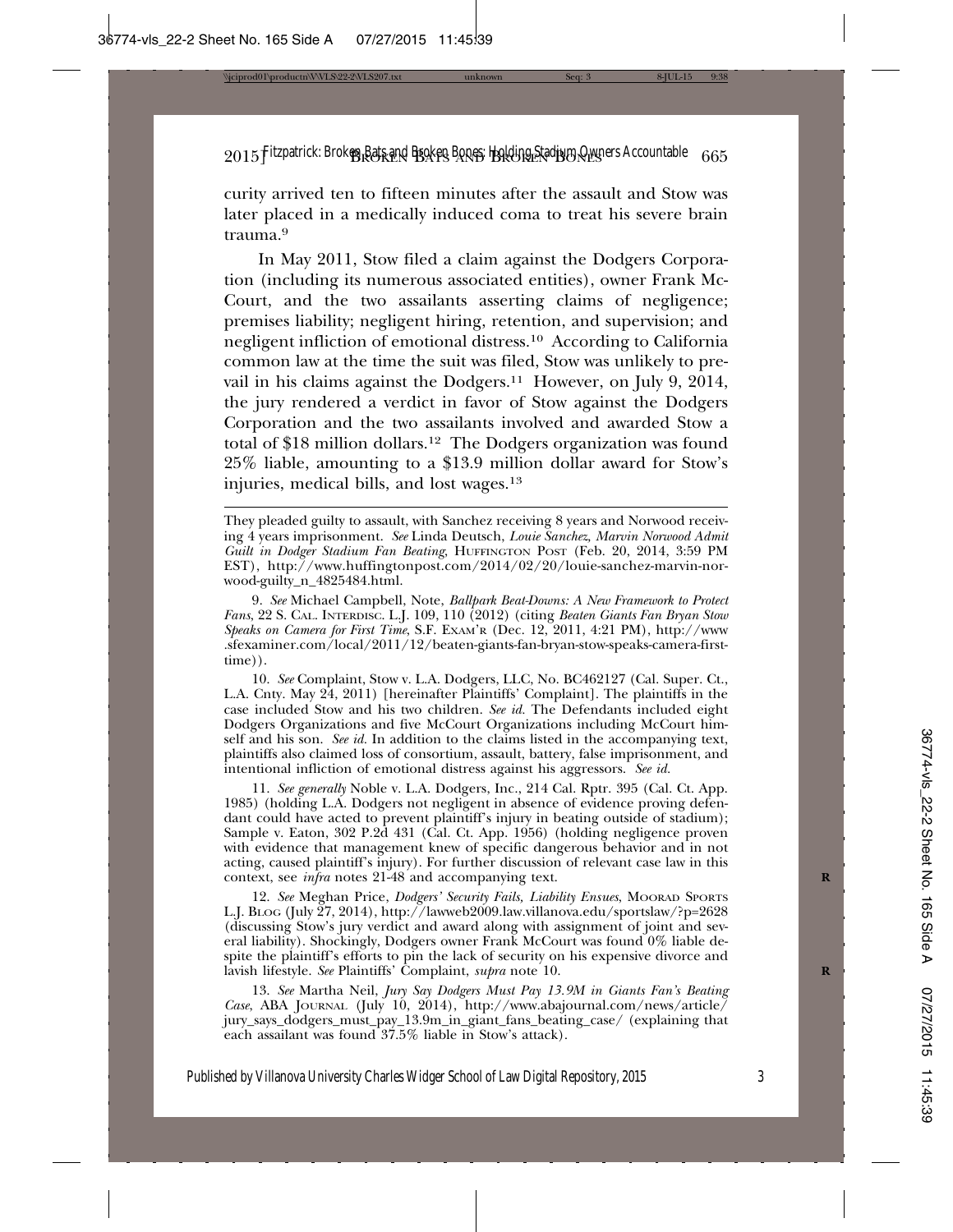This Comment will explore generally the future of negligence litigation against stadium owners in light of Stow's jury verdict, the key role that alcohol plays in creating danger at stadiums, and possibilities for reforming negligence law in this area to provide adequate protection for both stadium owners and fans.14 Section II examines the current common law negligence standards in California, where Stow's suit took place, as well as the legal precedents set out by these standards, which influenced the jury's decision and may affect any future appeal.15 Section III-A will analyze the role of stadium owners in enabling alcohol-fueled violence.16 Section III-B describes attempts by stadiums to curb violent behavior fueled by alcohol and rivalry.17 Section III-C suggests alternative legal solutions available to victims of third party violence that provides a more equal playing field for both parties.18

#### II. BACKGROUND

A. Common Law Negligence Liability of Stadium Owners

To establish a negligence claim in common law jurisdictions such as California, a plaintiff must demonstrate: "a duty of care was owed to him by the other party, a breach of that duty occurred, a proximate cause exists between the breach and the plaintiff's injury, and damages occurred as a result of the breach."19 Stow's claim is one of common law negligence, which many believed would fail due to Stow's inability to prove the foreseeability of the assault or the requisite proximate causation.20

#### 1. *Duty Owed by a Landowner to Victims of Third Party Violence*

Under common law negligence, the judge must decide whether the business or landowner had a duty of care to the injured.21 Section 344 of the *Restatement (Second) of Torts* describes the duty of care for business owners, and explains that they are gener-

<sup>14.</sup> *See infra* notes 19-207 and accompanying text.

<sup>15.</sup> *See infra* notes 19-101 and accompanying text. **R**

<sup>16.</sup> *See infra* notes 102-120 and accompanying text. **R**

<sup>17.</sup> *See infra* notes 121-167 and accompanying text. **R**

<sup>18.</sup> See infra notes 168-199 and accompanying text.

<sup>19.</sup> Swenson, *supra* note 6, at 141-42 (citing WALTER T. CHAMPION, JR., SPORTS LAW IN A NUTSHELL  $110$  (4th ed. 2009)).

<sup>20.</sup> *See, e.g.*, *id.* at 136 (arguing Stow unlikely to succeed in jury trial due to prior similar case law and lack of protective statute to impose higher duty on stadium owners to protect invitees from third party criminal conduct).

<sup>21.</sup> *See id.* at 142. Steven J. Swenson argues that other jurisdictions such as Wisconsin provide superior protection to fans because there is a higher duty imposed on stadium owners to prevent reasonably foreseeable injuries. *See id.* at 148.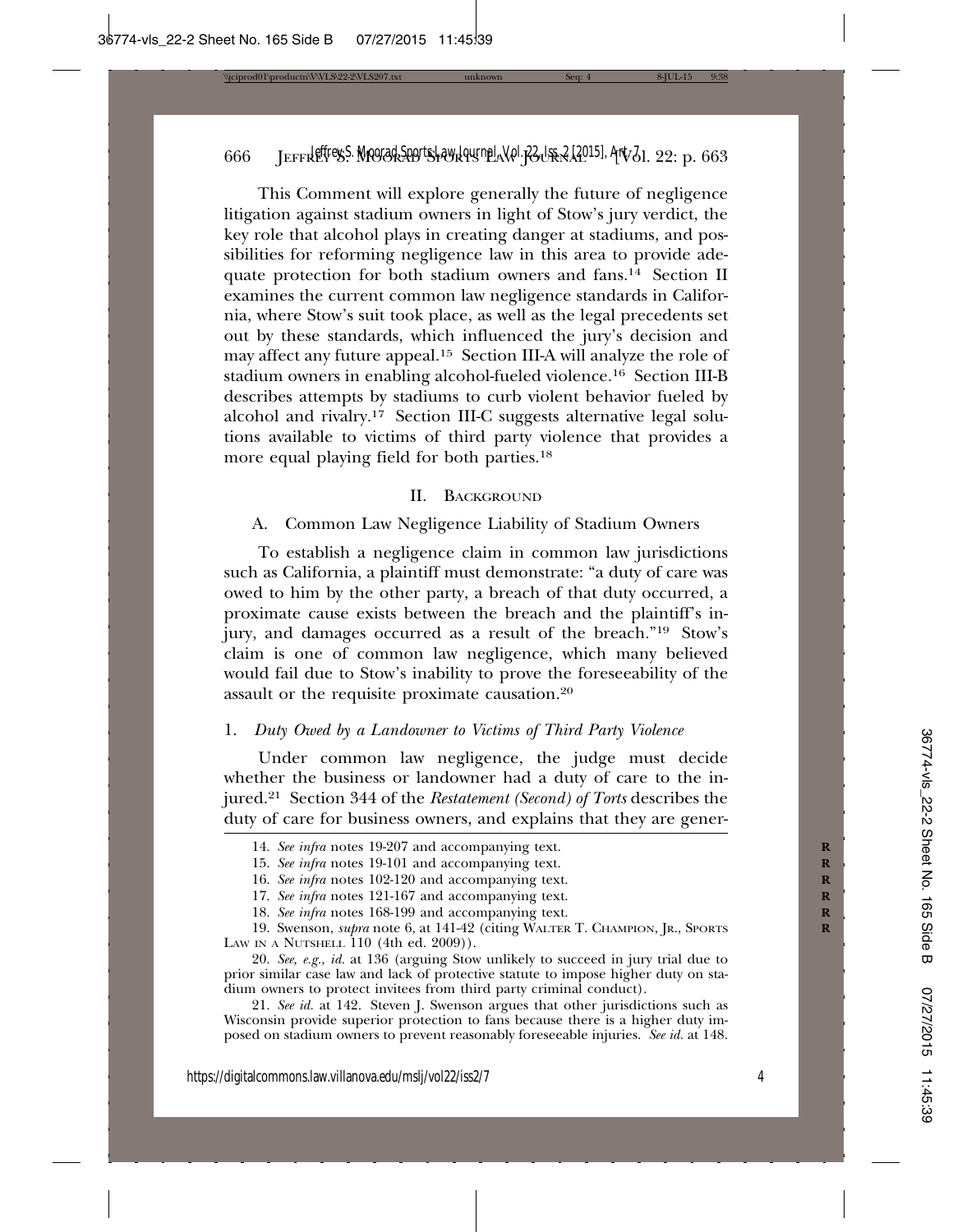ally liable for any harmful actions by third parties. $22$  Comment (f) of section 344 also explains the key role of foreseeability in determining whether a business owner owes a duty of care to his patrons with respect to third party violence.<sup>23</sup> Although a business owner does not have to guarantee the safety of his patrons, he must exercise reasonable care to prevent foreseeable harmful conduct.24

A judge may utilize one of four tests to determine whether the harm in question was reasonably foreseeable and, therefore, whether the business owner owed a duty of care to the injured party.25 While not applied by most courts, the specific harm test contends "a landowner owes no duty to an invitee unless the owner

(a) discover that such acts are being done, or

(b) give warning adequate to enable the visitors to avoid the harm or otherwise to protect them against it.

*Id.*

23. *See id.* at cmt. f. Comment (f) indicates the duty of the landowner to prevent foreseeable harm from third parties to their invitees:

Since the possessor is not an insurer of the visitor's safety, he is ordinarily under no duty to exercise any care until *he knows or has reason to know that the acts of the third person are occurring or about to occur*. He may, however, know or have reason to know from *past experience*, that there is a likelihood of conduct on the part of third persons in generally which is likely to endanger the safety of the visitor, even though he has no reason to expect it on the part of any particular individual. If the place or character of his business, or his past experience, is such that he should reasonably anticipate careless or criminal conduct [by] third persons . . . he may be under a duty to take precautions against it, and to prove a *reasonably sufficient number of servants* to afford a reasonable protection.

*Id.* (emphasis added).

24. *See* Joshua E. Kastenberg, *A Three Dimensional Model of Stadium Owner Liability in Spectator Injury Cases*, 7 MARQ. SPORTS L.J. 187, 190-91 (1996) (discussing duty owed by stadium owners to protect spectators from projectiles by having appropriate safety screens).

25. *See* C. Barry Montgomery & Bradley C. Nahrstadt, *A Primer for the Entertainment Community: Legal and Practical Issues About Venue Safety – What You Should Know*, 3 VA. SPORTS & ENT. L.J. 257, 269 (2004) (citing Katherine J. Donahue, Note, Mac-Donald v. PKT, Inc.*: Who is Responsible for Your Protection?: The Michigan Supreme Court Limits a Merchant's Duty*, 80 U. DET. MERCY L. REV. 127 (2002)). The first possible test is the specific harm test holding a landowner has no duty to an invitee unless they were aware of a current potential threat of harm. *See id.* The second test, the prior similar incidents rule, held a landowner had a duty to exercise only reasonable care in the event of prior similar incident indicating potential foreseeable harm. *See id.* The third test, the balancing test, balances the foreseeability of potential harm and the corresponding burden of the landowner to prevent that harm. See id. at 270. The fourth test, used in California, is the totality of the circumstances test. *See id.* at 269. It is the most widely applied test and it takes into

<sup>22.</sup> RESTATEMENT (SECOND) OF TORTS § 344 (1965). The restatement explains this duty of the landowner:

A possessor of land who holds it open to the public for entry for his business purposes is subject to liability to members of the public while they are upon the land for such a purpose, for physical harm caused by the accidental, negligent, or intentionally harmful acts of third persons . . . and by the failure of the possessor to exercise reasonable care to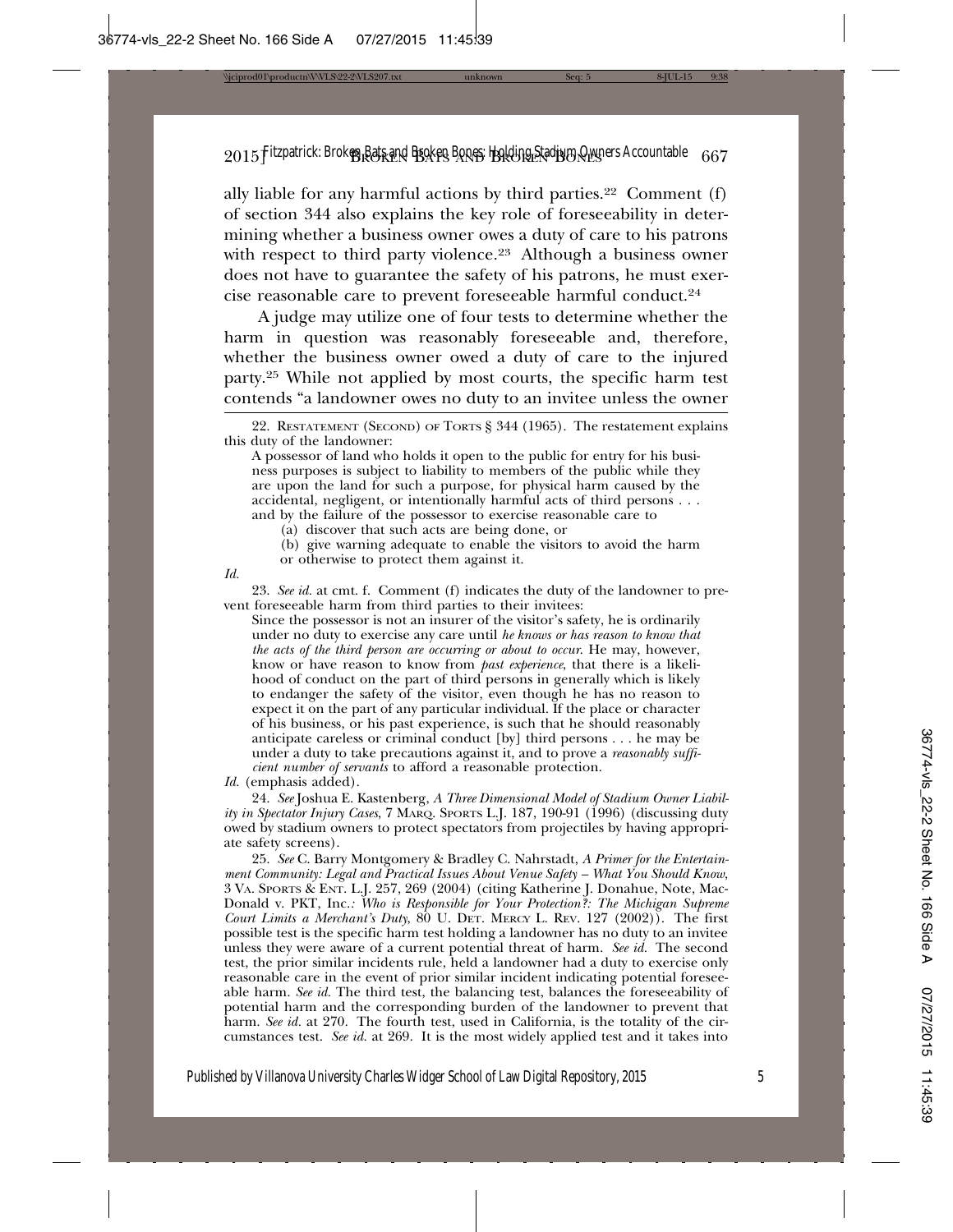knew or should have known that the specific harm was occurring or was about to occur."26 Under this test, no consideration is made by the court other than what the business owner was aware of at the time of the incident.<sup>27</sup> Application of this test has the effect of creating poor policy because the invitees are rarely protected and the business owners are far too insulated from liability.28

The prior similar incidents rule, which was applied for many years in California, argues that a business owner owes a duty of reasonable care when there is some showing of prior similar incidents of that specific harm on or near their property, which would make such harm reasonably foreseeable.29 In this sense, the first victim of any incident would never be able to recover.<sup>30</sup> States that applied this test took into consideration certain "special facts" that impose a duty on the owner beyond mere prior similar incidents.31 However, most courts eventually rejected this test because it failed to incentivize business owners to provide preemptive security measures and it protected them from liability.32

The balancing test weighs the "degree of foreseeability of harm against the burden of the duty to be imposed" to determine whether a duty of reasonable care exists.<sup>33</sup> Courts may consider a

27. *See id.* (discussing reasons why courts have generally rejected specific harm test).

28. *See id.* at 494 (discussing difficulty of proving stadium owners' duty to take reasonable care in specific harm test jurisdiction).

29. *See id.* (stating that harm in question under prior similar incidents test must have been sufficiently similar to prior acts of harm to be considered reasonably foreseeable).

30. *See id.* (discussing downfalls of applying prior similar incidents test). Other factors such as the geographic location or the time of day would not be considered under this test, leaving the plaintiff to fight an uphill battle. *See. id.*

31. *See id.* (explaining two specific examples where business owner can still be liable despite absence of prior similar incidents). Missouri, which still applies this test, finds certain facts like the relationships between the violent actor and the victim impart a duty on the business owner despite a lack of prior similar incidents. *See id.* Also, if a person is known to be violent and dangerous, or if the assailant is unknown, but prior incidents make the violence foreseeable nonetheless, then the business owner is liable to prevent those injuries. *See. id.*

32. *See id.* (explaining how prior similar incidents test inadequately focuses on nature of crime rather than foreseeability of harm).

33. *Id.* at 495 (quoting Delta Tau Delta, Beta Alpha Chapter v. Johnson, 712 N.E.2d 968, 972 (Ind. 1999)). One court has described: "As the foreseeability and degree of potential harm increase, so too, does the duty to prevent it". *Id.* (quoting *Delta Tau Delta*, 712 N.E.2d at 972).

account all relevant characteristics of an event that may have made harm foreseeable. *See id.*

<sup>26.</sup> Stefan A. Mallen, Note, *Touchdown! A Victory for Injured Fans at Sporting Events?*, 66 MO. L. REV. 487, 493-94 (2001) (discussing vagueness of specific harm test).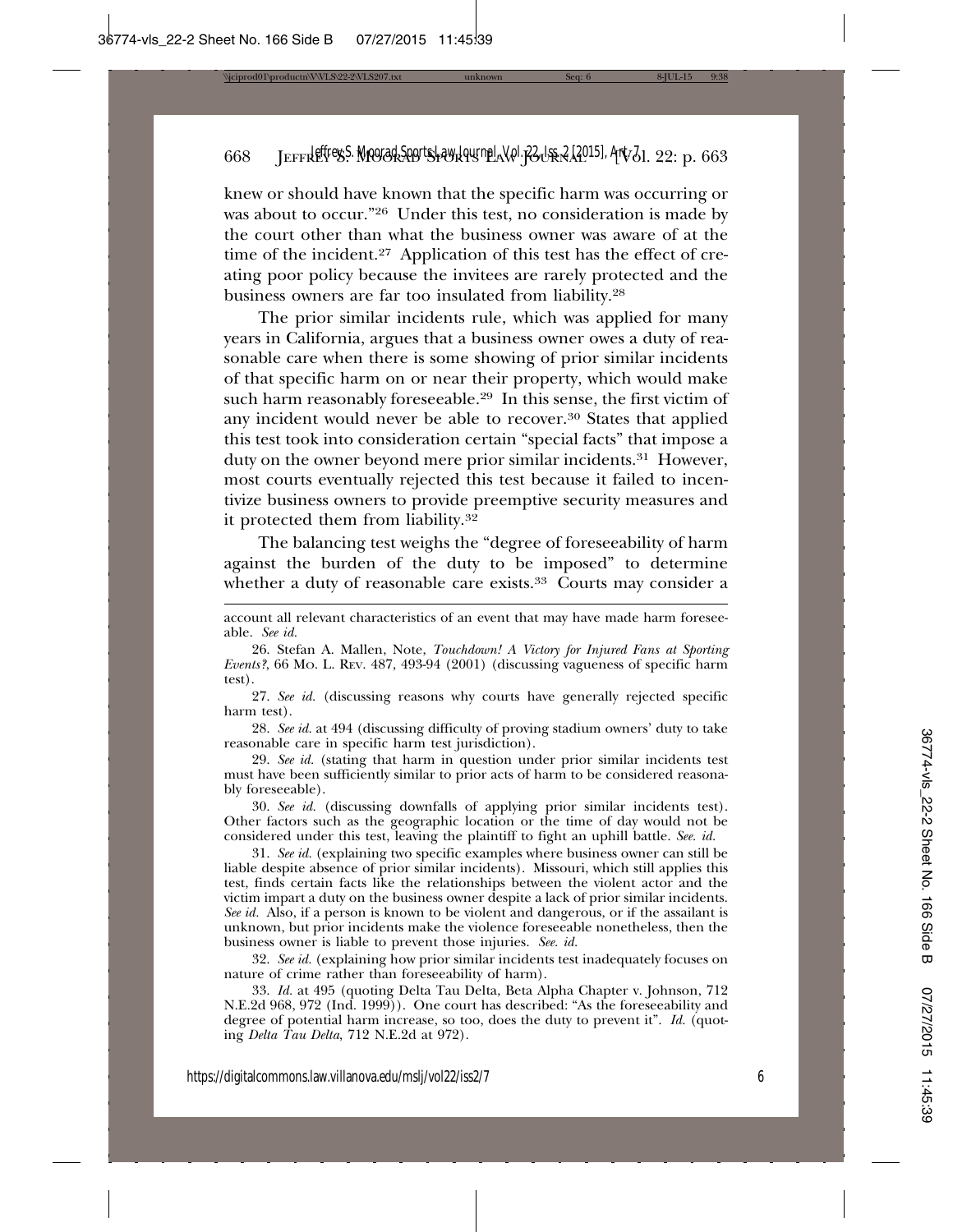number of additional factors in performing this balancing test.34 This test has been rejected by most common law negligence jurisdictions because it is similar to the test for breach of duty, which requires a determination reserved for the jury.35

Courts in California currently employ the totality of the circumstances test, the most widely adopted approach for determining the duty of a business owner.<sup>36</sup> When applying this approach, "a court considers all of the circumstances surrounding an event, including the nature, condition and location of the land, as well as the prior similar incidents, to determine whether a criminal act was foreseeable."37 This test is broader than others and places a lesser evidentiary burden on plaintiffs seeking to prove foreseeability of harm in negligence claims against land or business owners.<sup>38</sup>

#### 2. *Determining Duty in California*

In *Sharon P. v. Arman, Ltd.*, 39 the court explained California's transition from a jurisdiction applying the prior similar incidents test to a jurisdiction applying the totality of the circumstances test

the foreseeable probability of the harm or injury occurring; the possible magnitude of the potential harm or injury; the importance or social value of the activity engaged in by the defendant; the usefulness of the conduct to the defendant; the feasibility of alternative, safer conduct and the relative costs and burdens associated with that conduct; the relative usefulness of the safer conduct, and the relative safety of the alternative conduct.

*Id.*

35. *See* Mallen, *supra* note 26, at 495 (explaining why this test has been largely **R** rejected). The Indiana Supreme Court rejected this test specifically because it focused too heavily on whether the defendant took reasonable steps to prevent injury, which is the province of the jury. *See id.*

36. *See id.* (explaining totality of circumstances test for duty). For further discussion of the totality of the circumstances test as applied in California, see *infra* notes 39-48.

37. *Id.* (quoting *Delta Tau Delta*, 712 N.E.2d at 972) (stating Indiana Supreme Court adopted this approach because of broad analysis beyond prior similar incidents); *see also* Montgomery & Nahrstadt, *supra* note 25, at 269 ("[T]he totality of **R** the circumstances test requires the court to review all the circumstances surrounding the situation, such as the existence of security, previous crimes on the property, crime in the surrounding community, and the design of any structures.").

38. *See* Mallen, *supra* note 26, at 495 (explaining advantage of totality of cir- **R** cumstances test for injured party). Conversely, the broad nature of this test is also concerning because it is difficult to predict the result of a jury's analysis of the totality of the circumstances. *See id.*

39. 989 P.2d 121 (Cal. 1999) (holding that prior robberies in parking garage were not sufficiently similar to sexual assault under prior similar incidents test of foreseeability)

<sup>34.</sup> *See* Montgomery & Nahrstadt, *supra* note 25 (listing factors considered **R** under balancing test). Factors to be considered by courts applying the balancing test include: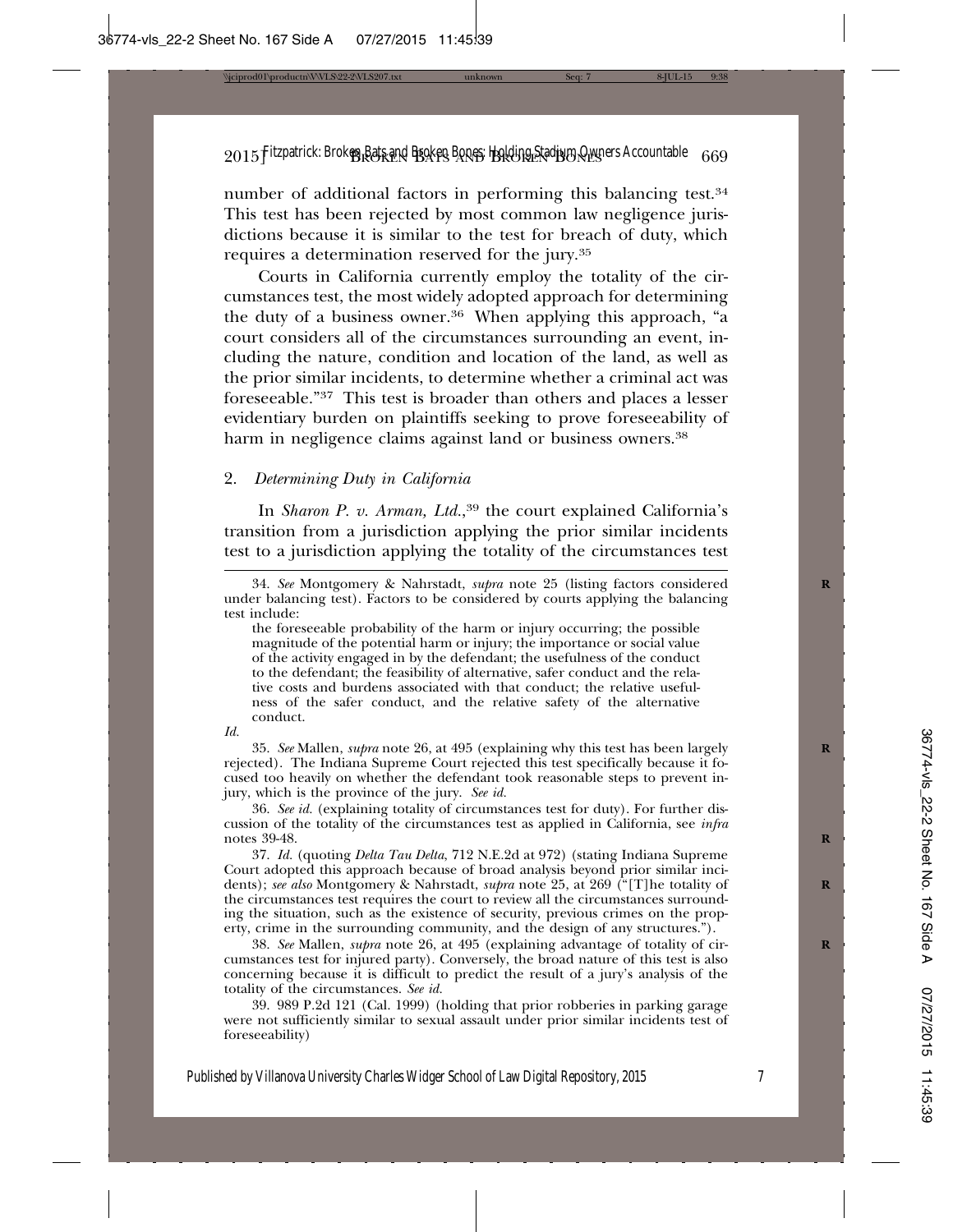based on the factors outlined in *Isaacs v. Huntington Memorial Hospi*tal,<sup>40</sup> to determine the foreseeability of harm and the corresponding duty of care imposed on landowners.41 Despite concerns articulated by lower courts regarding the adoption of the totality of the circumstances test, it is now the standard for which all business owners are held accountable in negligence actions from third party harm in California.<sup>42</sup> Application of the prior similar incidents test resulted in many negligence claims failing to reach a jury based on a lack of duty.43 California adopted the totality of the circumstances test and the corresponding factors listed in *Rowland* so plaintiffs in California could recover for third party violence occurring on a business owner's property.44

When a property owner is put on notice that potential criminal activity is afoot, that owner "has a duty to take further minimally burdensome measures to protect patrons."45 Considering these factors in *Sharon P.*, the court held that the prior reported robberies in the defendant's parking garage were not "sufficiently similar to the sexual assault inflicted upon plaintiff to establish a high degree of foreseeability that would justify the imposition of such an obligation."46 The court also rejected the plaintiff's argument that all

41. *See* Sharon P. v. Arman, Ltd., 989 P.2d 121, 126 (Cal. 1999) (adopting *Isaacs* and employing *Rowland* factors).

42. *See* Campbell*, supra* note 9, at 119-20 (discussing Ann M. v. Pacific Plaza **R** Shopping Center, 863 P.2d 207 (Cal. 1993)).

43. *See* Campbell, *supra* note 9, at 116-18 (discussing how court's rejection of **R** prior similar incidents test was fueled by poor public policy considerations and concern for infringement on jury's duty to determine whether acts of business owner were reasonable).

44. *Sharon P*., 989 P.2d at 126 n.2 (quoting *Rowland*, 443 P.2d at 564). The following factors were considered in *Rowland* and applied by the *Sharon P.* court:

[T]he degree of certainty that the plaintiff suffered injury, the closeness of the connection between the defendant's conduct and the injury suffered, the moral blame attached to the defendant's conduct, the policy of preventing future harm, the extent of the burden to the defendant and consequences to the community of imposing a duty to exercise case with resulting liability for breach, and the availability, cost, and prevalence of insurance for the risk involved.

*Id.*

45. *See* Campbell, *supra* note 9, at 121 (citing Delgado v. Trax Bar & Grill, 113 **R** P.3d 1159, 1172 (Cal. 2005)).

46. *Sharon P.*, 989 P.2d at 127 (holding parking garages cannot be considered per se dangerous).

<sup>40. 695</sup> P.2d 653 (Cal. 1985) (finding totality of circumstances test most appropriate to determine duty based on foreseeability of harm). The *Isaacs* court considered the factors outlined in *Rowland v. Christian*, 443 P.2d 561 (Cal. 1969). *See Isaacs*, 443 P.2d at 658-61; *see also Rowland*, 443 P.2d at 564 (listing factors to be considered in determining duty of landowner to protect invitees from third party harm).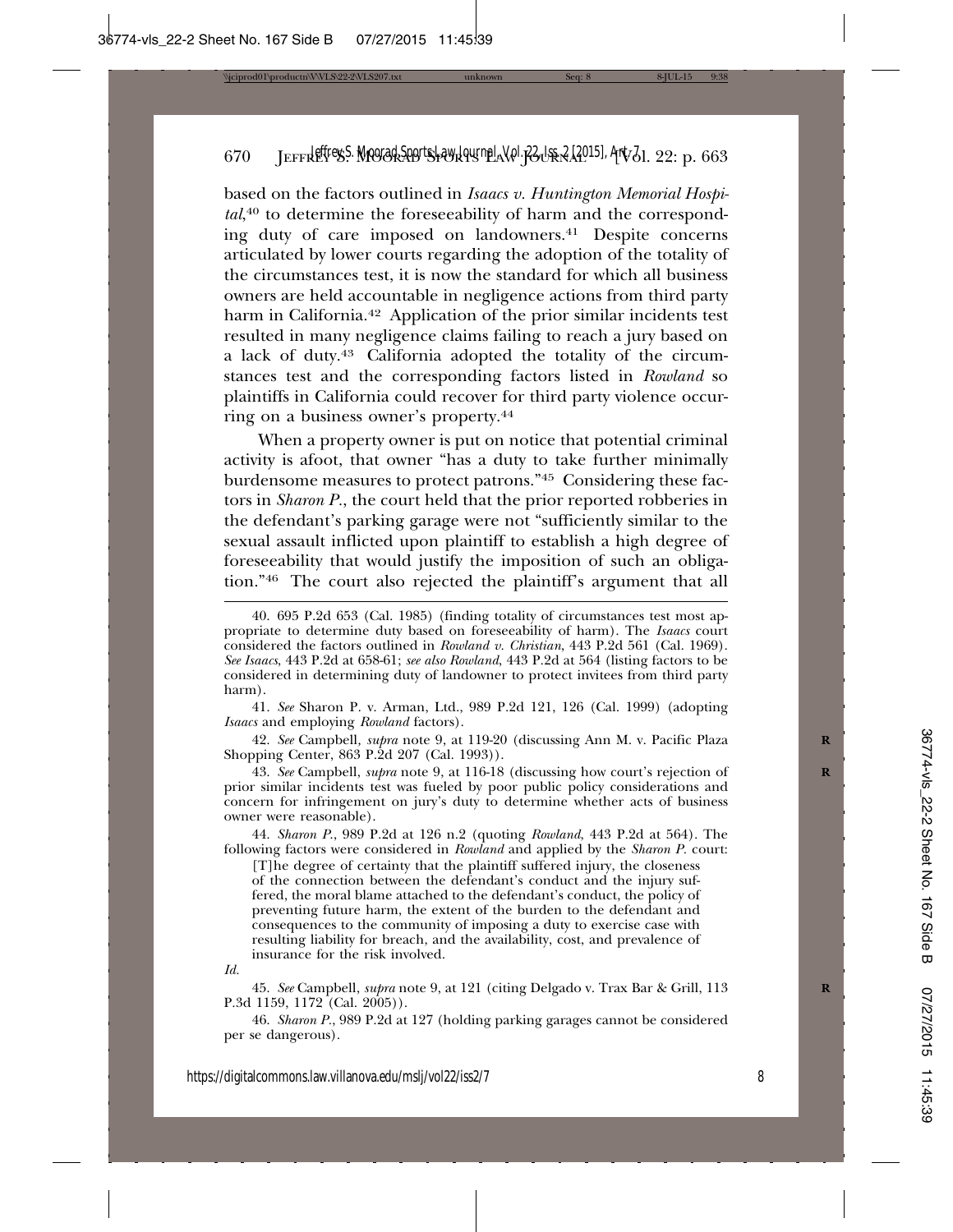parking garages are inherently dangerous based on the lack of light and the ease of criminal activity within the structure.47 In finding for the defendant, the court acknowledged the unfortunate fact that "all businesses attract crime to some extent [and can] all be characterized as 'inherently dangerous.'"48

Given the recent rise in criminal activity in and around professional sports stadiums, a reasonable person may now consider those stadiums inherently dangerous when deciding whether to attend a game.49 As such, there would be a presumptive duty to take reasonable steps to prevent foreseeable criminal behavior of which the stadium owner has become aware.50 However, such an imposition based on the totality of the circumstances is nearly impossible when considering the potential number of attendees at any given period of time.51 Such burdens on the stadium owners to address and attempt to prevent criminal activity would be in vain unless each invitee had a personal bodyguard.52

Absent this possible presumption of duty based on the inherent danger of a sports stadium, an assault on Opening Day against the team's greatest rival and in the presence of an intoxicated sell-

48. *Id.* at 129 (quoting Uri Kaufman, *When Crime Pays: Business Landlords' Duty to Protect Customers From Criminal Acts Committed on the Premises*, 31 S. TEX. L. REV. 90, 112 (1990)) (addressing unfortunate fact that these kind of crimes are common and not surprising in modern times, and as such, there is some degree of foreseeability present in every business owner liability situation).

49. For further discussion of recent violent crimes committed inside and outside of professional sports stadiums, see *supra* note 3. However, an "inherently **R** dangerous" classification would never be legally imposed. *See Sharon P.*, 989 P.2d at 127 (refusing to hold that parking garages are inherently dangerous).

50. *See Sharon P.*, 989 P.2d at 127 (discussing burden placed on owners of inherently dangerous property); *see also Drinking Linked to Problems*, *supra* note 2 (explaining new fear of violent behavior in stadiums preventing fans from attending).

51. *See* Noble v. L.A. Dodgers, Inc., 214 Cal. Rptr. 395, 398 (Cal. Ct. App. 1985) (describing attendance and parking at Dodgers Stadium). In 1985, the court in *Noble* cited the crowd as 52,000 with all 250 acres of parking (around 20,000 cars) full. *See id.*

52. *See id.* at 398-99 (explaining high number of Los Angeles Police Department (LAPD) officers at Dodgers Stadium on night of Noble's beating). The court in *Noble* further explained that there were more police per person at the Dodgers stadium than in the city itself. *See id.* Consequently, the court concluded, "even a significant increase in police personnel will [never] prevent all crime or any particular crime." *Id.* at 399.

<sup>47.</sup> *Id.* (citing Ann M. v. Pacific Plaza Shopping Ctr., 863 P.2d 207, 216 (Cal. 1993) (rejecting imposition of burden on parking garage owners of hiring extra security when above ground buildings are just as susceptible to sexual crime at issue). Prior similar incidents are a factor under the totality of the circumstances test but the absence of such evidence does not absolutely absolve the defendant of a duty in their absence.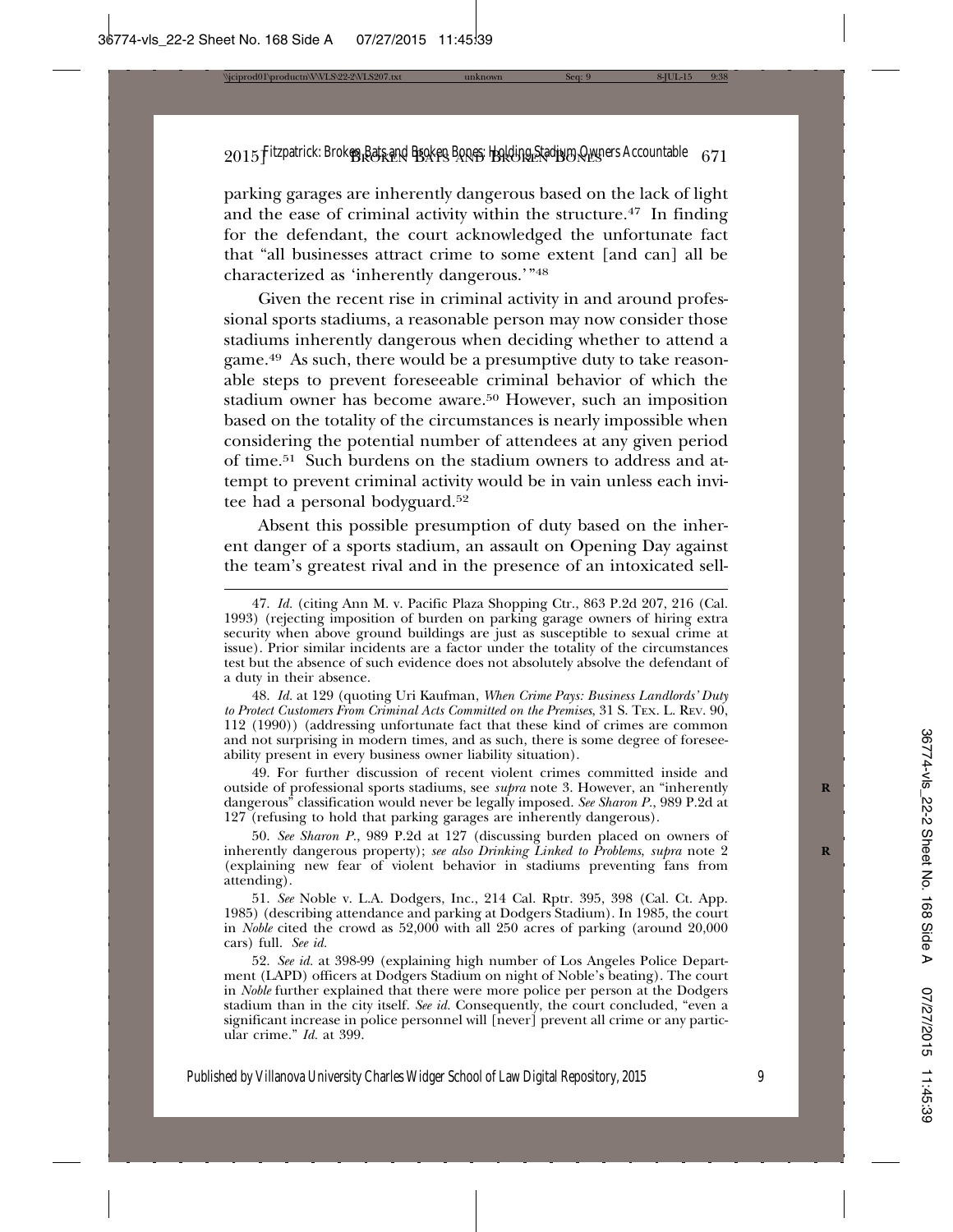out crowd was reasonably foreseeable by the Dodgers.53 Therefore, whether the court applied the prior similar incidents test or the totality of the circumstances test, the Dodgers had a duty of reasonable care to prevent foreseeable harm such as that suffered by Stow.54 However, the question of proximate causation determined by the jury is not as clear and may form the basis for an appeal by the Dodgers.<sup>55</sup>

# 3. *Abstract Negligence and Proximate Causation: Could Stow's Jury Verdict Survive Appeal?*

In Stow's case, the violent assault that occurred in the Dodgers' parking lot leaving him permanently disabled was reasonably foreseeable due to the team rivalry of that game, the severe intoxication of many fans, and the Dodgers' increase in security, not just the dim lighting of the taxi stand.56 The question that may negate the liability of the Dodgers, however, is whether the lack of security in the area at the time and the dim lighting proximately caused injury to Stow.57 To recover on a negligence claim against a business owner, the plaintiff must show that the alleged negligent conduct of the business owner is a "'substantial factor' in bringing about the harm."<sup>58</sup> As an issue of fact, the jury may use personal experiences to determine whether there has been a break in causation that would free the business owner from any liability.59

56. *See* Shirley Jahad, *Bryan Stow Trial: Jury Decides Against Dodgers, Awards \$18M in Damages*, KPCC (July 9, 2014), http://www.scpr.org/news/2014/07/09/ 45015/bryan-stow-trial-verdict-reached-to-be-announced-w/ (reporting that Dodgers claimed they hired more security for 2011 Opening Day than any other Opening Day in team's history); Plaintiffs' Complaint, *supra* note 10 (alleging that lack of lighting in area along with lack of security contributed to Stow's injuries).

57. *See Noble*, 214 Cal. Rptr. at 399 (explaining difficulty of determining proximate causation in similar abstract negligence case).

58. *See* Campbell, *supra* note 9, at 124 (quoting RESTATEMENT (SECOND) OF **R** TORTS § 430) (noting importance of negligent conduct).

59. *See id.* (discussing how courts will rarely rule on issues of causation, which are traditionally reserved for juries).

<sup>53.</sup> *See generally* Plaintiffs' Complaint, *supra* note 10 (alleging based on certain **R** facts and circumstances that Dodgers could reasonably foresee specific injury to Stow).

<sup>54.</sup> *See generally id.* (arguing that duty existed because Dodgers knew Stow's assailants were causing trouble inside stadium and refused to act, and they hired less security to save money).

<sup>55.</sup> *See Noble*, 214 Cal. Rptr. at 399 (discussing difficulty of determining proximate causation in abstract negligence cases); *see also* Corina Knoll & Victoria Kim, *Dodgers Likely to Pay About \$13.9 Million in Bryan Stow Verdict*, L.A. TIMES (June 9, 2014, 4:25 PM), http://www.latimes.com/local/lanow/la-me-ln-dodgers-partly-liable-in-attack-on-giants-fan-bryan-stow-20140709-story.html (explaining Dodgers unsure of appeal).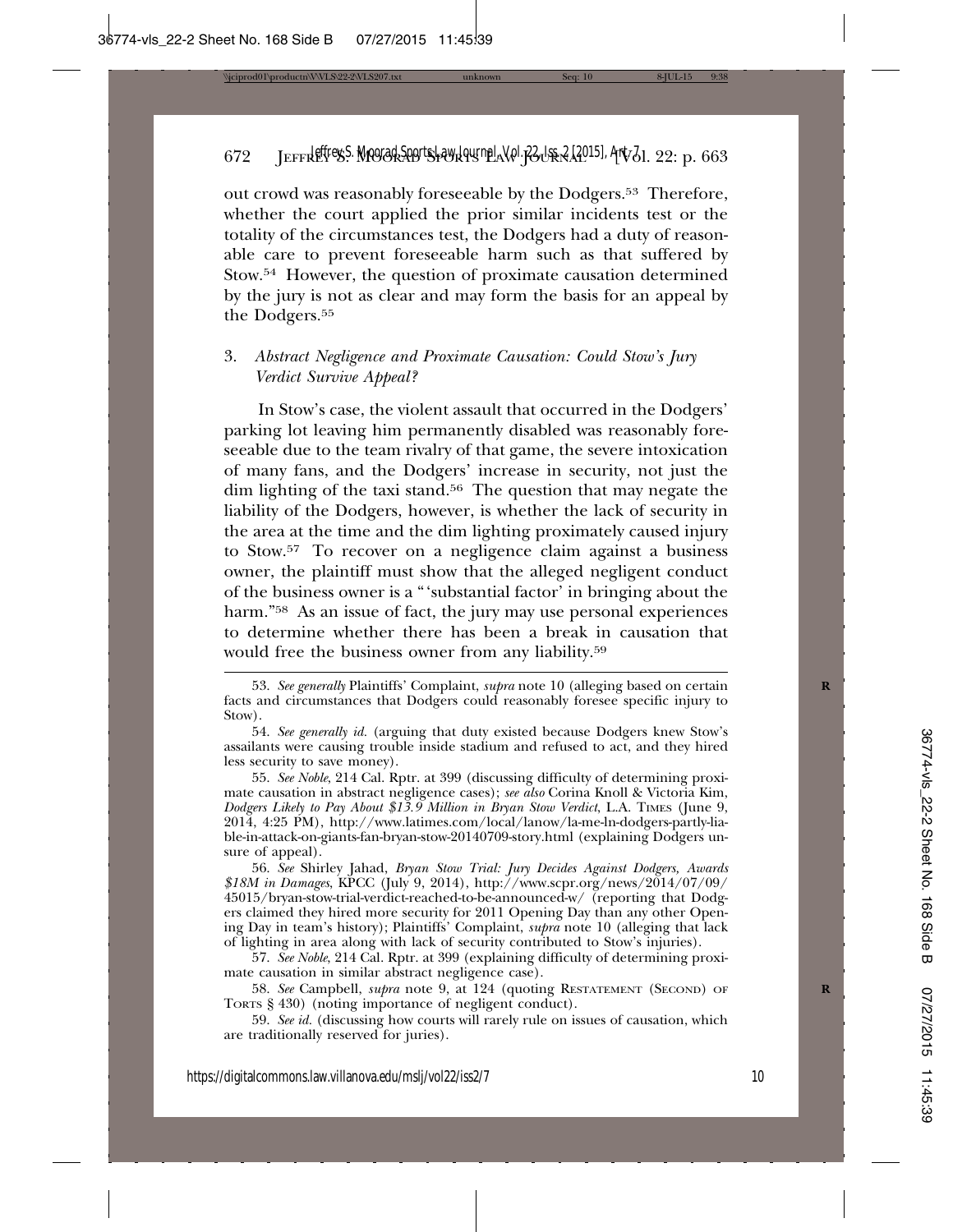In California, as more business owners were found liable under the totality of the circumstances test, abstract negligence claims became more prevalent in an attempt to avoid newly imposed and expansive duties to take reasonable care.60 This abstract negligence is best illustrated in a case similar to Stow's, *Noble v. Los Angeles Dodgers*. 61 In *Noble*, a California appeals court found the Dodgers had a duty "to take reasonable steps to protect invitees from *foreseeable* injury even to the extent of controlling the conduct of third parties."62 Before Noble's injury, there had been five fights in the Dodgers' past 66 home games.<sup>63</sup> However, the key to the court's finding in favor of the Dodgers was that Noble failed to present any reasonable means by which the Dodgers organization could have prevented his injuries.64

In turn, the court noted it was the duty of the jury to decide whether security was adequate, and if so, whether any action by the defendant could have prevented the injury.65 According to the court, based on the foreseeability of the incident, the jury may infer "a sufficiently 'close[ ] connection between the defendant['s] conduct and the injury suffered.'"66 This abstract negligence is insufficient, however, to fulfill the causation requirement in a negligence claim.67 Most importantly, the court reasoned that there are no

62. *Id.* at 397 (citing RESTATEMENT (SECOND) OF TORTS § 344; Taylor v. Centennial Bowl, Inc., 416 P.2d 793 (Cal. 1966)) (reasoning that although duty existed in that context, such duty does not automatically invoke liability for crimes occurring on business owner's property).

63. *See id.* (noting that most of these fights took place inside stadium). Noble's injuries, much like Stow's, were inflicted in the parking lot after the game. *See id.* at 396.

64. *See id.* (holding foreseeability of plaintiff's injury and defendant's duty to take reasonable steps to prevent injury were not in question).

65. *See id.* at 397-98 (explaining jury's responsibility to determine any reasonable steps which could have been taken to prevent injury). Conversely, the jury may find a causal connection where defendant's inaction caused the injury in some way. *Id.* at 397.

66. *Id.* at 397 (first alteration in original) (quoting Rowland v. Christian, 443 P.2d 561, 564 (Cal. 1968)). *Noble* held that abstract negligence focuses too closely on considering foreseeability rather than determining causation, which is equally necessary to prove negligence. *See id.* at 397-98.

67. *See. id.* at 397 (finding defendant not negligent for lack of evidence supporting causation and overturning jury award for plaintiff). The Court also noted that when the defendant has notice of "specific conduct of third parties" with sufficient time to take steps to prevent the injury, then "the causal connection between

<sup>60.</sup> *See id.* at 125 (stating that abstract negligence depends on "the mere possibility that the defendant's actions, or lack thereof, caused the plaintiff's injuries and relies on the jury to fill in the gaps").

<sup>61. 214</sup> Cal. Rptr. 395 (Cal. Ct. App. 1985); *see id.* at 399 (discussing theory of abstract negligence where plaintiff was assaulted in parking lot outside Dodgers stadium).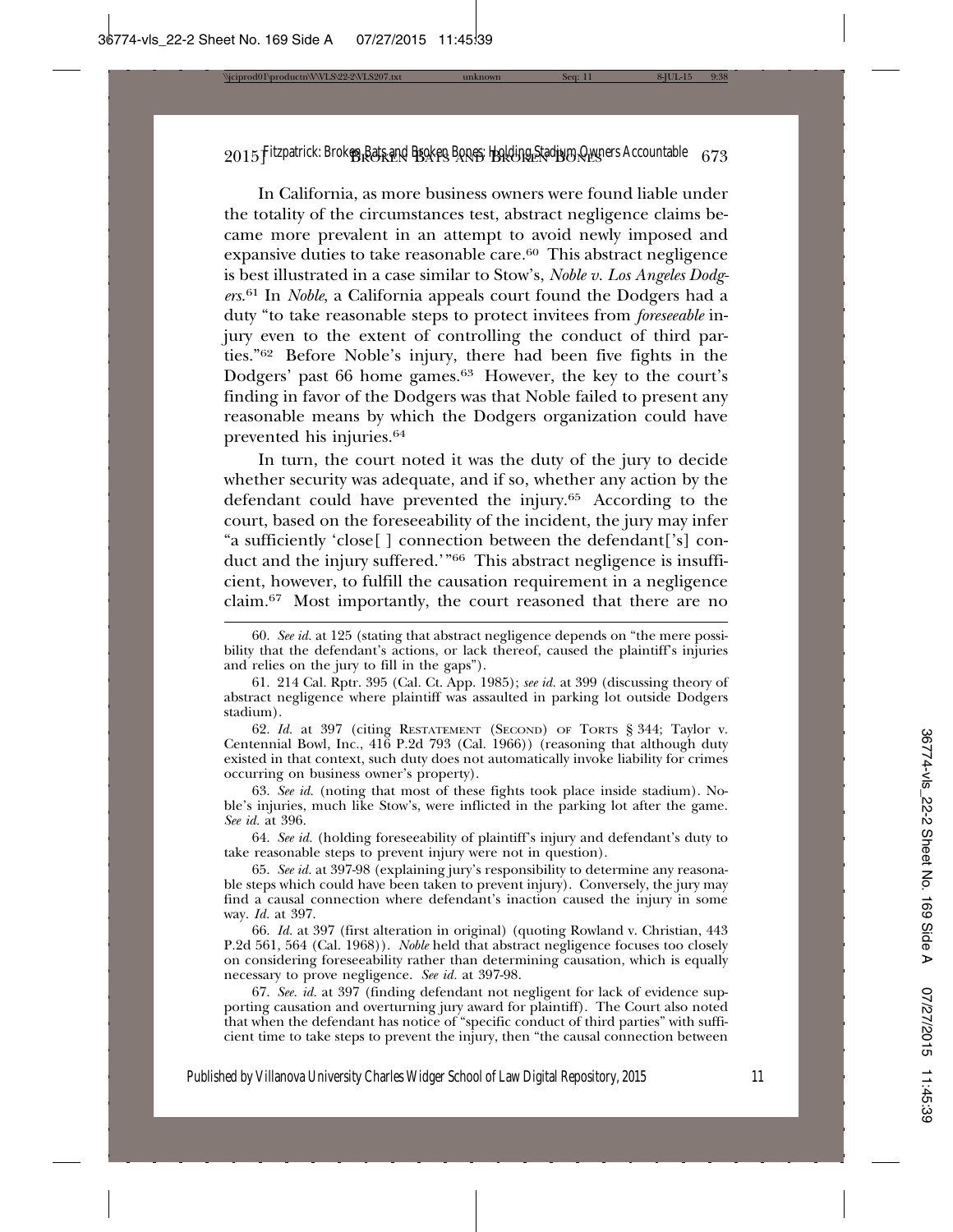known cases of a plaintiff succeeding in a negligence claim against a business owner "solely on the basis of a failure to provide an adequate deterrence to criminal conduct in general."68 Finding the plaintiff failed to articulate reasonable steps by the Dodgers that would have prevented his injuries, the court did not hold the Dodgers liable for negligence.69

In contrast to *Noble*, Stow may have effectively solved the problem of abstract negligence in his specific arguments regarding foreseeability and causation.<sup>70</sup> Unlike Noble, Stow presented several reasonable steps that could have been taken to prevent his injuries.71 Stow presented the following reasonable steps the Dodgers could have taken given their awareness of the rivalry and specific taunting directed toward him: (1) uniformed security in the parking lots, (2) security near the taxi area where he was attacked, (3) better lighting in the lots, (4) denying known criminals access to the property, (5) advocating safe alcohol consumption, and (6) ejecting disorderly and violent fans.72 Like the jury in *Noble* who found that the foreseeability of the criminal activity sufficiently established a causal connection, the jury in Stow's case found the Dodgers could have reasonably foreseen Stow's specific assault and that the Dodgers could have taken reasonable steps to prevent his injuries.73

70. *See generally* Plaintiffs' Complaint, *supra* note 10 (listing specific areas **R** where Dodgers failed to prevent foreseeable injury).

71. *See Noble*, 214 Cal. Rptr. 3d at 397 (describing that plaintiffs failed to offer any evidence of reasonable steps Dodgers could have taken to prevent, or how Dodgers' inaction, caused plaintiffs' injuries). The *Noble* court indicated that the result might have been different for the Dodgers if the plaintiff had asserted certain steps that could have been taken to prevent his injury and therefore more clearly proven causation. *See id.*

72. *See* Plaintiffs' Complaint, *supra* note 10 (noting specifically that after **R** Stow's injury, Dodgers canceled all succeeding "half-off" beer promotions).

73. For further discussion of the jury's findings and the court's holding on appeal in *Noble*, see *supra* notes 61-69. See also Price, *supra* note 12 (discussing jury's specific finding that Dodgers' security was insufficient on night of Stow's attack).

failure to act and the injury is patent." *Id.* (citing Pfeifer v. Standard Gateway Theatre, 48 N.W.2d 505 (Wis. 1951) (additional citations omitted)).

<sup>68.</sup> *Id.* at 398 (holding plaintiff's argument failed to make requisite causal connection). The Plaintiffs' argument was that the "Dodgers were negligent in failing to effectively *deter* any and everyone from acting [criminally]." *See id.*

<sup>69.</sup> *See id.* at 399 (holding evidence presented did not support jury verdict in favor of plaintiff). The court cited in its causation analysis that there was one security person for every 900 customers in the parking lot alone after the game, and that when the plaintiff was injured, half the customers had already left the lots. *See id.* at 398-99. In addition, the court found that the jury's finding that the plaintiff had been "the primary cause of his own injury, further weakens plaintiff's theory of liability." *Id.* at 399.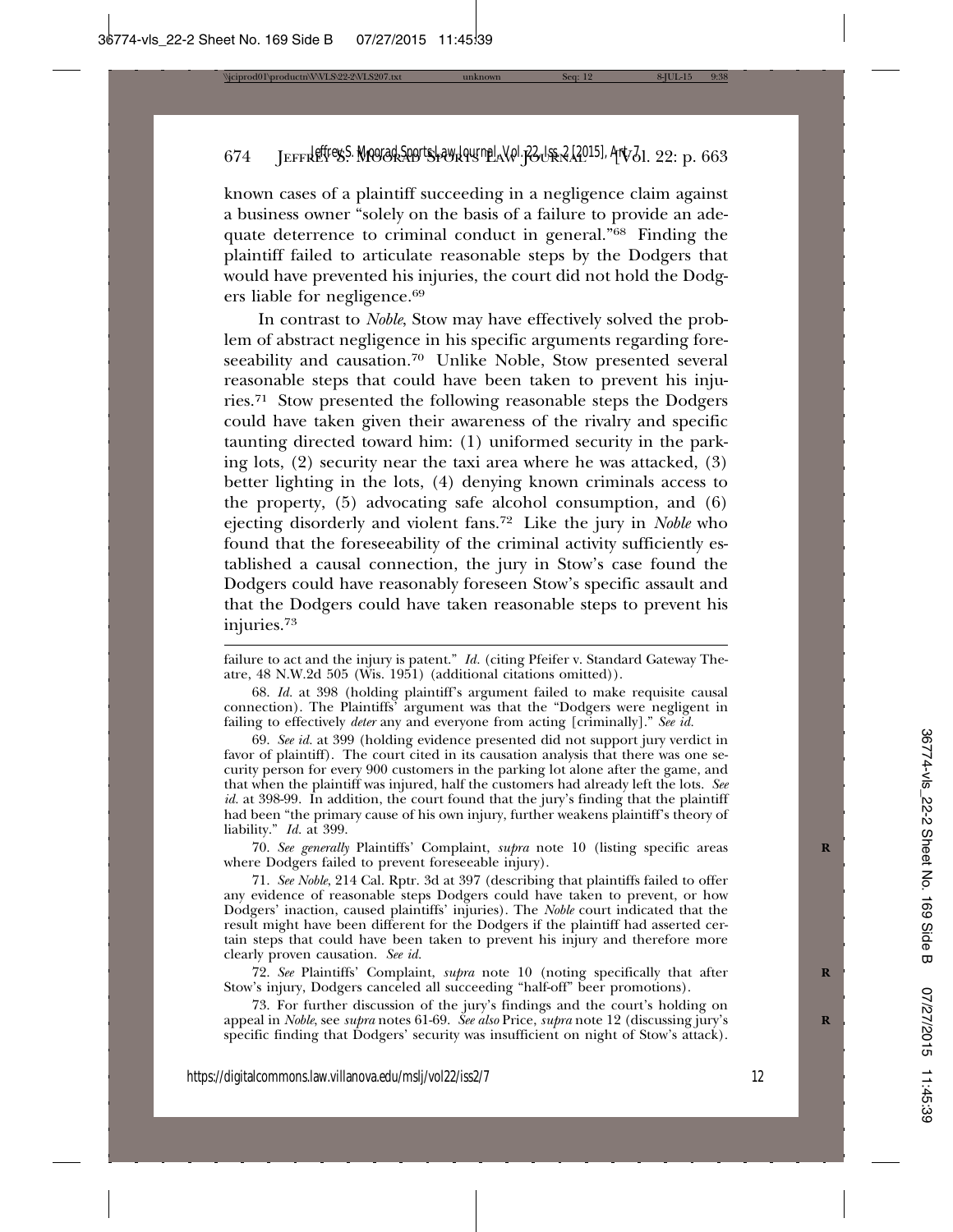Although *Noble* seems extremely favorable to the Dodgers should the verdict in Stow's case be appealed, there are several key distinctions that may support the jury's finding of a sufficient causal connection in *Stow*. 74 First, unlike the plaintiff in *Noble*, Stow presented a specific list of reasonable security measures the Dodgers could have employed that may have prevented his injuries.75 Stow alleged that the dimly lit taxi stand was negligent under premises liability, but it is unlikely the lighting itself, as a failure to act by the Dodgers, was the cause of the violent assault on Stow.76 In addition, Stow's general call for the promotion of responsible alcohol consumption would have likely been ineffective in preventing Stow's injuries, despite the blood alcohol levels in Stow and both attackers.77 In the same way, asking an organization to screen thousands of fans entering the stadium for a criminal record seems extremely unreasonable without explicit action from the legislature.78 The Dodgers already had a policy of ejecting unruly fans, which, unfortunately, was not enforced with respect to Stow's attackers who were being disruptive in the stadium.79

77. For further discussion of the MLB's paradoxical difficulty monitoring alcohol consumption and selling excessive amounts at sporting events and their efforts to confront this issue, see *infra* notes 105-120. **R**

78. *See generally* Paul Levigne, *Bill Would Ban Violent Fans From Stadiums*, ESPN (Mar. 23, 2012, 9:11 AM), http://espn.go.com/espn/otl/blog/\_/name/assael\_ shaun/id/7726918/california-bill-ban-problem-fans-stadiums?src=mobile (describing California's legislative response to Stow's beating). After Stow's injury and other violent incidents at stadiums, the California State Assembly introduced the Improving Personal Safety at Stadiums Act, which would prohibit violent felons from attending professional sporting events. *See id.* This act would create a list of the banned persons, including their mug shots, which would be posted online and used at the stadium to monitor who enters the stadium. *See id.* Ironically, in Stow's case, this legislation would not have prevented his injuries because neither attacker had a criminal history. *See id.* The bill failed to pass in front of the Assembly Public Safety Committee. *See* KSamoun, *A Proposed California Bill Banning Violent Fans From Sporting Events, Fails to Pass*, FANS AGAINST VIOLENCE (Apr. 18, 2012), http://www .fansagainstviolence.org/fan-safety/a-proposed-california-bill-banning-violent-fansfrom-sporting-events-fails-to-pass/ (discussing aspects of bill and its failure).

79. *See* Swenson, *supra* note 6, at 140 (stating Stow's attackers had harassed **R** other Giants fans in Dodger Stadium without reprimand from Dodgers security).

<sup>74.</sup> *See* Swenson, *supra* note 6, at 144-45 (discussing Stow's uphill battle of **R** proving negligence due to *Noble*'s precedent).

<sup>75.</sup> *See* Plaintiffs' Complaint, *supra* note 10 (discussing list as conclusive in **R** determining that Dodgers caused plaintiff's injury).

<sup>76.</sup> For further discussion of the events and surroundings leading up to Stow's assault, see *supra* notes 4-9; *see also* Sharon P. v. Arman, Ltd., 989 P.2d 121, **R** 131 (Cal. 1999) ("[A] number of courts have criticized the view that 'adequate lighting' is a simple and well-defined security measure that is effective in preventing crime-related injuries." (citations omitted)).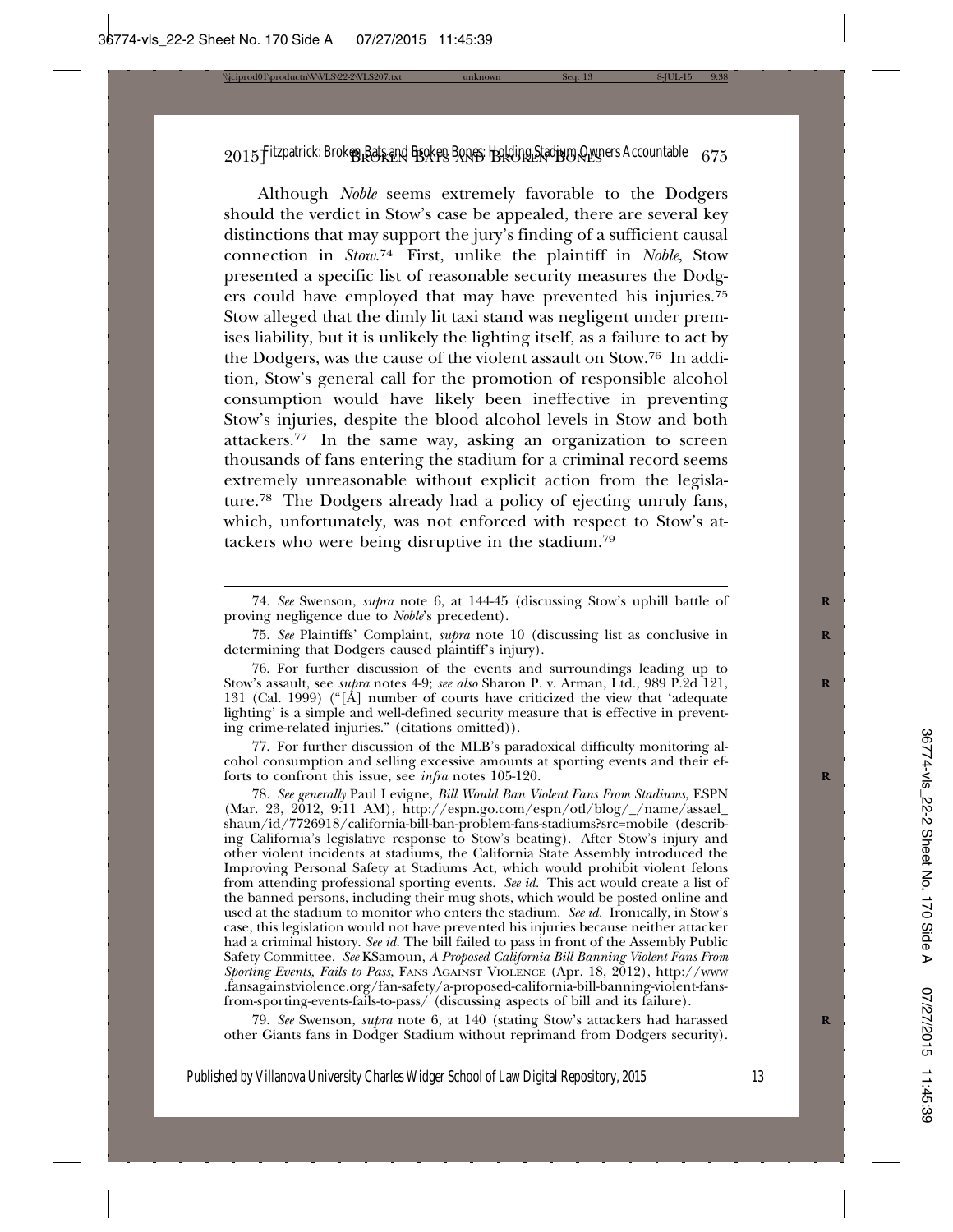However, Stow's call for additional security is a sound argument.80 Because it took security almost fifteen minutes to reach Stow, by which time his attackers had already fled, the Dodgers' failure to have security in closer proximity may prove the requisite causal connection that *Noble* lacked.81 It seems that the Dodgers could have possibly prevented the assault as a whole, and could more easily have prevented the exacerbation of Stow's injuries from repeated kicks to the head, if security had controlled the violence with the throwing of the first punch.<sup>82</sup> This suggested step appears to be what the jury relied on to find the Dodgers partially liable for Stow's injuries.83 Stow's other suggested steps seem too far removed from his actual injury, or unreasonable given the circumstances that evening to provide a sufficient causal connection.<sup>84</sup>

Though the Dodgers could not have *ensured* his safety, and had no duty to do so, Stow's assault was reasonably foreseeable given the circumstances of the game and the behavior of the attackers in the park.85 Based on this foreseeability, the Dodgers had a duty to take reasonable steps to prevent third party criminal activity.86 Stow convinced the jury of the Dodgers' negligence primarily due to the lack of security near the dimly lit scene of the crime, establishing the requisite causal connection.87 Stow's attorneys seemingly learned from *Noble*'s mistakes, citing specific actions not taken by the Dodgers to ensure that a jury could reasonably conclude the Dodgers

82. *See generally* Plaintiffs' Complaint, *supra* note 10 (arguing security at closer **R** designated location would have enabled assailants to be accosted at scene of crime).

83. *See* Price, *supra* note 12 (discussing how deadlocked jury finally found in **R** Stow's favor after hearing about Dodgers' security and Stow's need for life-long medical care).

84. *See* Noble v. L.A. Dodgers, Inc., 214 Cal. Rptr. 395, 398-99 (holding no causal connection established in absence of specific ways Dodgers could have prevented foreseeable injury).

85. For discussion on foreseeability of the Stow assault, see *supra* notes 70-73. **R**

86. For further discussion of a business owner's duty to invitees in preventing third party violence, see *supra* notes 21-24 and accompanying text.

87. See generally Plaintiffs' Complaint, *supra* note 10 (listing specific ways Dodgers could have prevented Stow's injury, including increased security); *see also* Price, *supra* note 12 (stating jury decision in Stow's favor hinged on lack of security).

<sup>80.</sup> *See* Plaintiffs' Complaint, *supra* note 10 (claiming additional mounted and **R** ground security were needed after game in parking areas); *see also* Price, *supra* note 12 (discussing deadlocked jury finding in favor of Stow after finding Dodgers' se- **R** curity plan "broke").

<sup>81.</sup> See Plaintiffs' Complaint, *supra* note 10 (listing specific instances of Dodgers failing to prevent foreseeable injury); *see also Family of Beaten Giants Fan Blames Dodgers, Owner*: Stow v. L.A. Dodgers, 23 No. 5 WJENT 1 (2011) (discussing plaintiff's complaint and Dodgers' response).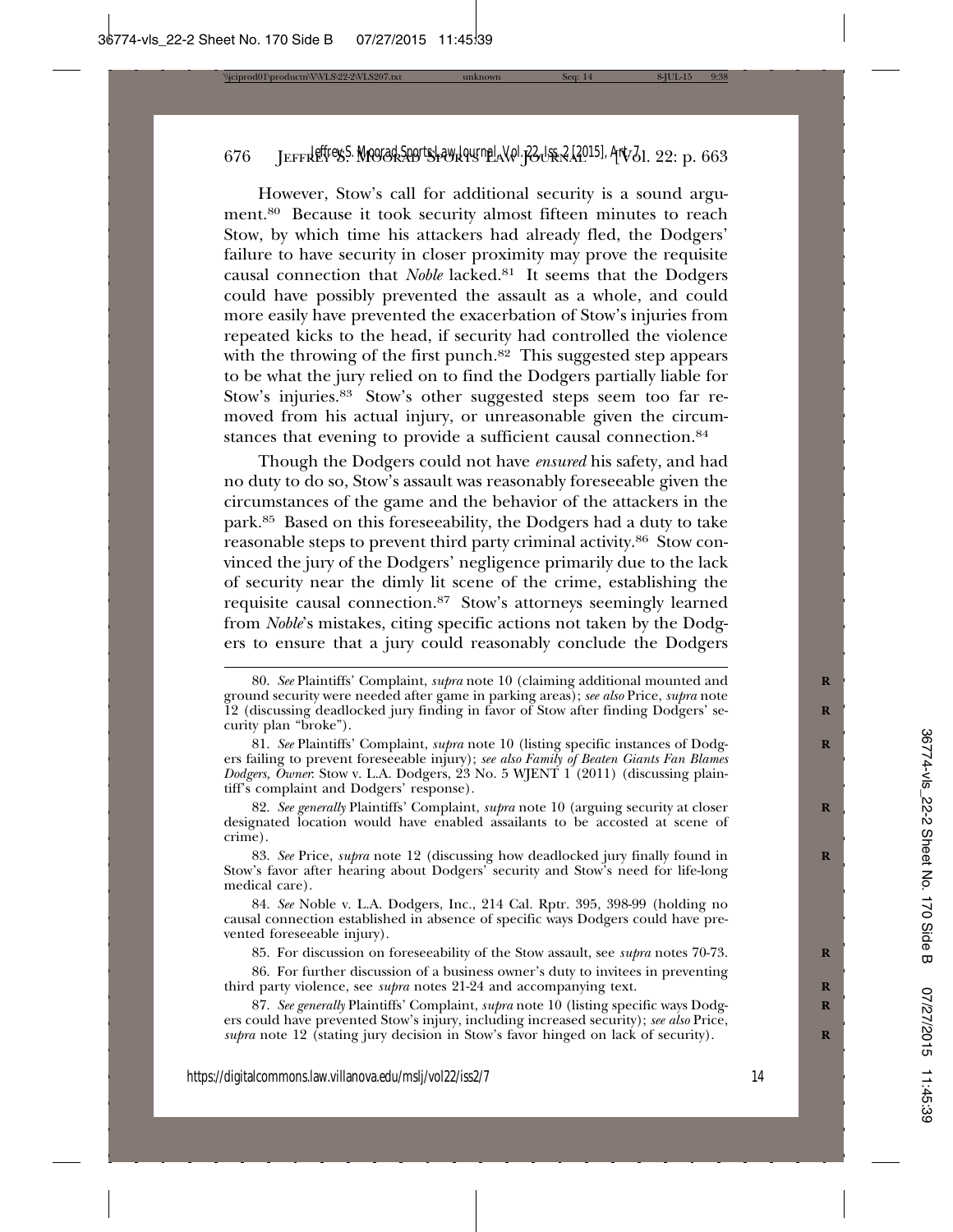had inadequate security and, therefore, proximately caused Stow's injuries.<sup>88</sup>

B. Dodgers on the Defense: Why Stow's Intoxication Should Have Factored into the Jury's Assignment of Liability

In addition to finding the Dodgers partially liable for Stow's injuries, the jury determined that Stow's intoxication did not warrant assigning him a percentage of liability.89 Accessing their only viable defense, the Dodgers failed to convince the jury that Stow's intoxication indicated some degree of comparative fault.90

California is a pure comparative negligence state, meaning the judge or jury designates a certain percentage of liability to each party and distributes damages according to those percentages.<sup>91</sup> For example, if a plaintiff asks for \$100,000 in damages, and is found 20% liable for his injury, he can only recover \$80,000.92 This rule allows the jury to consider all relevant facts in determining liability.93

The Dodgers' attorney attempted to invoke this defense by showing Stow's drunkenness and belligerence partially caused the near-deadly assault.94 She stated, "There were three parties responsible – Sanchez, Norwood and, unfortunately, Stow himself . . . . You don't get yourself this drunk and then say it's not your fault."<sup>95</sup> Stow had a blood alcohol level of 0.18%, which is twice the legal limit in California.96 Although a jury would normally be receptive

91. *See* John A. Gebaur, Rachel M. Kane, & Sonja Larsen, *Defense Doctrines and Comparative Negligence*, 46 CAL. JUR. 3D NEGLIGENCE § 130 (2014) (discussing California's pure comparative fault structure). This differs from the process in contributory negligence jurisdictions, where plaintiffs found partially liable in negligence actions are barred from recovery. *See id.* (discussing California's move from contributory negligence to pure comparative fault in *Li v. Yellow Cab Co*., 532 P.2d 1226 (Cal. 1975)).

92. *See id.* (discussing proportionality of damages to apportionment of fault).

93. *See id.* (noting flexibility of rule and jury's ease in applying it).

94. See Jimmy Golen, 5 Things Learned From Giants Fan Beating Verdict, Associ-ATED PRESS (July 10, 2014, 6:26 PM), http://bigstory.ap.org/article/5-thingslearned-giants-fan-beating-verdict (discussing defense attorney's arguments regarding Stow's drunkenness and its role in his injuries).

95. *Id.* (internal quotation marks omitted) (quoting Dodgers' defense attorney Dana Fox).

96. *See id.* (stating both attackers were also intoxicated).

<sup>88.</sup> *See Noble*, 214 Cal. Rptr. at 398 (discussing jury question of causation as whether defendant's security was inadequate to fulfill causation).

<sup>89.</sup> *See* Price, *supra* note 12 (discussing how jury apportioned 25% liability to **R** Dodgers, but declined to apportion comparative negligence to Stowe).

<sup>90.</sup> *See id.* (discussing jury's rejection of argument that Stow's blood alcohol level was partially to blame for incident).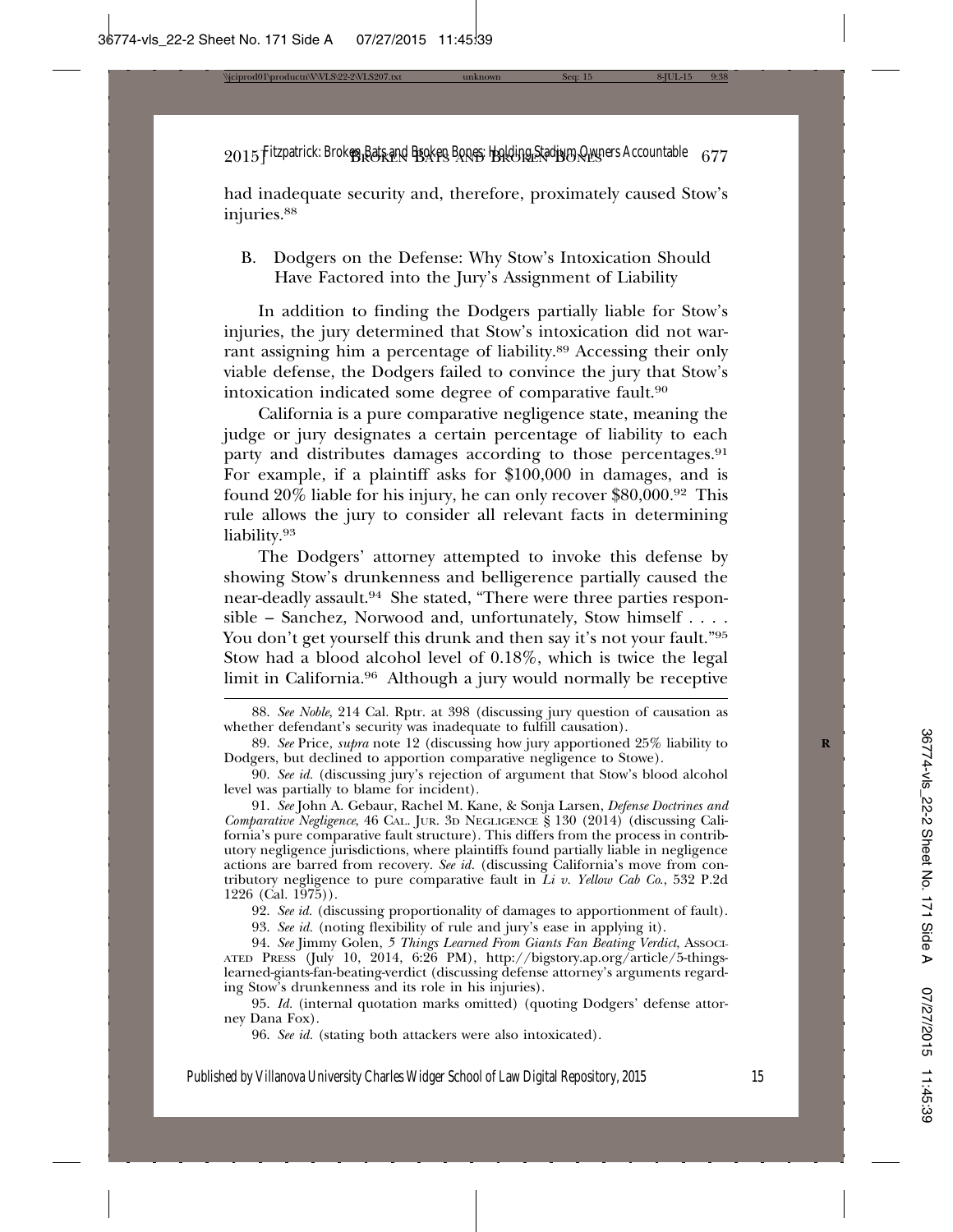to evidence of a plaintiff's intoxication in a case like Stow's, the only evidence present in the case was that Stow wore a Giants jersey, yelled, and raised his hands in the air.97 This argument by the Dodgers was deemed by some media as ignorant of the fact that Stow was assaulted for merely being a Giants fan.98 Essentially, accepting the Dodgers' argument would imply that any fan, sober or not, cheering for their team could be targeted, assaulted, and still found partially liable for their injuries.99

Under these circumstances, the jury appropriately determined that Stow should not be liable to any extent, because "[a] drunken man is as much entitled to a safe street as a sober one."100 Although the Dodgers argued that Stow's potential comparative fault hinged on his intoxication, they failed to acknowledge *their* role in that intoxication as purveyors of excessive amounts of beer to fans who enter the stadium already intoxicated from tailgating.<sup>101</sup>

## III. PREVENTING ANOTHER STOW: ADDRESSING MLB ALCOHOL POLICIES, PRACTICAL SOLUTIONS, AND LEGAL REMEDIES FOR FANS

Not every violent assault at a stadium will result in life threatening injuries warranting a million dollar lawsuit.102 In such an event, however, there must be a higher duty assigned to stadium owners to take certain preventative steps against third party violence, especially when that violence is fueled by alcohol.103 In addition, fans

101. For further information regarding this contradiction rampant throughout the MLB, see *infra* notes 105-120.

102. For further discussion of past violence at sports stadiums not yet resulting in lawsuits or settlements, see *supra* note 3. **R**

103. *See generally* Swenson, *supra* note 6, at 147-52 (discussing higher duty **R** owed by stadium owners under safe place statutes); *see also* Kastenberg, *supra* note 24 at 202 (explaining higher liability on stadium owners under safe place statutes **R** by demanding they "maintain a reasonably safe place for their frequenters").

<sup>97.</sup> *See id.* (discussing Dodgers' only evidence that Stow may have in fact provoked fight). In the absence of evidence of inadequate security, it is possible the jury would have been more open to accepting the Dodgers' arguments of comparative fault. *See* Price, *supra* note 12 (discussing how hung jury eventually decided in **R** Stow's favor based on showing of inadequate security).

<sup>98.</sup> *See, e.g.*, Howard Wasserman, *It wasn't the alcohol, stupid*, SPORTS L. BLOG (July 12, 2014, 7:00 AM), http://sports-law.blogspot.com/2014/07/it-wasnt-alcohol-stupid.html (denouncing Dodgers' argument that this fight would not have happened if Stow was sober).

<sup>99.</sup> *See id.* (arguing that Dodgers' argument is distraction, and slippery slope that would insulate stadium owners from liability). This argument, if accepted, would also likely deter fans from fully participating in the spectator experience for lack of protection and fear of being assaulted.

<sup>100.</sup> *See* Golen, *supra* note 94 (quoting Robinson v. Pioche, 5 Cal. 460, 461 **R** (Cal. 1855) (Murray, C.J., concurring)).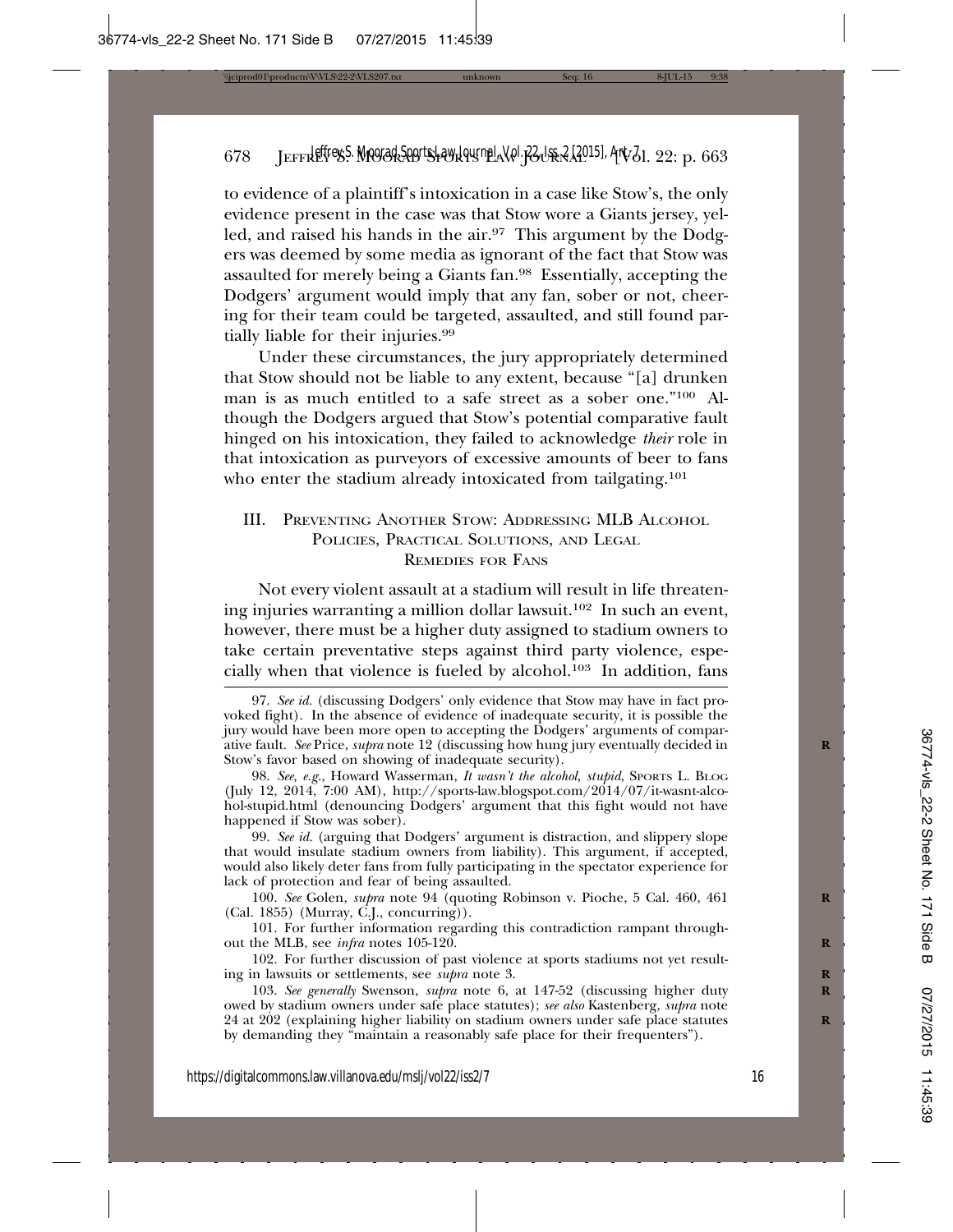should be legally empowered to confront stadium owners whose failure to act results in violence and negligence.<sup>104</sup>

## A. Alcohol: Friend or Foe?

Alcohol and sports go together like peanuts and Cracker Jacks, but one would hope that after Stow's brutal beating, the MLB has finally realized the dangers of enabling behavior.105 By cancelling the six half-price beer nights scheduled for the remaining 2011 season after Stow's assault, the Dodgers implicitly acknowledged their role in supplying exorbitant amounts of alcohol to both Stow and his attackers.106 This reaction exemplifies the problem that is confronting the MLB and other professional sports organizations: finding a balance between profiting from alcohol sales and providing a safe environment for players, fans, and employees.<sup>107</sup> Although some altercations occur strictly based on team rivalry, most incidents are fueled by the over-consumption of alcohol.108 Although some teams are attempting to provide a safer environment by providing designated driver programs, there is still a major issue regarding staff training in preventing over-serving.109

Addressing the need for further training, all thirty MLB teams joined Techniques for Effective Alcohol Management Coalition (TEAM), which is a non-profit organization providing training and guidelines on selling alcohol at sports stadiums.110 Other than membership in TEAM, each ball club is responsible for determin-

107. *See generally id.* (outlining steps being taken by MLB and individual organizations to strike balance between profits and safety).

108. *See id.* (discussing experiences of long-time usher for Colorado Rockies). A 2005 study from the University of Minnesota found that alcohol guidelines and laws are poorly enforced at sports stadiums. *See id.* (describing research stemming from increased news reports of violence and other dangerous behavior at sports stadiums).

109. See Drinking Linked to Problems, supra note 2 (referring to St. Louis Cardinals' designated driver program). These kinds of programs promote safe alcohol consumption. *See id.*

110. *See id.* (explaining efforts to address need for proactive alcohol policies in professional sports stadiums); *see also TEAM Coalition Recommendations For Venue Alcohol Policies*, TEAM COALITION, http://www.teamcoalition.org/about/policies .asp (last visited Aug. 24, 2014) [hereinafter *TEAM Coalition Recommendations*] (listing specific guidelines for alcohol sales in several professional sports organizations).

<sup>104.</sup> For further discussion of these legal options, see *infra* notes 164-199; see *also* Campbell, *supra* note 9, at 148-54 (discussing alternative framework for sta- **R** dium owner liability in instances of third party violence).

<sup>105.</sup> See Drinking Linked to Problems, *supra* note 2 (discussing how intertwined alcohol and America's pastime have become in recent decades).

<sup>106.</sup> *See id.* (discussing Dodgers' attempt to establish safer environment after Stow's beating).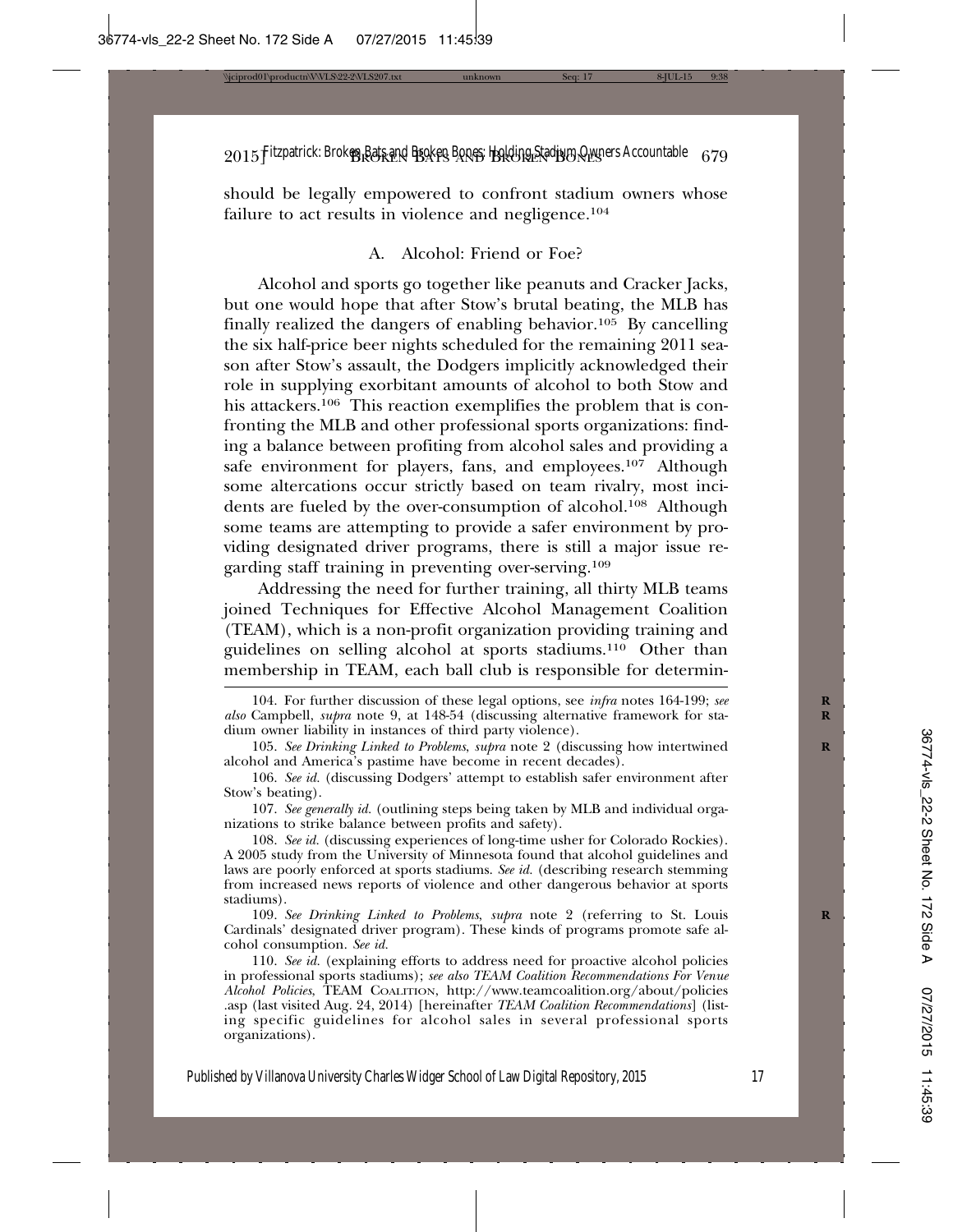ing and promulgating its respective alcohol policies.111 For example, most stadiums have a number fans can text if they witness any problems such as overly intoxicated and belligerent attendees.112 Also, in accordance with TEAM recommendations, most MLB teams stop serving alcohol near the end of the seventh inning.113 Similarly, whether ball clubs are motivated by profits, security reasons, or control of alcohol consumption, no MLB fans are allowed to bring alcoholic beverages into the stadiums.114

Despite the overwhelming reports and concerns about fan intoxication and subsequent violence, the MLB and beer companies continue to rely on each other as sponsors and profiteers.115 For example, Coors paid \$15 million for naming rights at the Colorado Rockies stadium in Denver.116 Not one to miss an opportunity to increase profits, the MLB has even adopted Anheuser-Busch as the official beer sponsor of the League.117 Many believe this strong relationship between the alcohol industry and professional sports must be disposed of immediately.<sup>118</sup> Despite any promotions encouraging family attendance at professional sporting events, the

113. See TEAM Coalition Recommendations, supra note 110 (suggesting specific times to cut-off alcohol sales for MLB, NFL, NBA, and NHL). TEAM also recommends requesting identification from any person who looks less than thirty years old. *See id.*

114. *See id.* (explaining methods to deter underage drinking and excessive consumption). TEAM recommends that purchasers buy a maximum number of 2 beers and the maximum serving of beer be twenty ounces. *See id.*

115. See Drinking Linked to Problems, supra note 2 (discussing many beer sponsorships throughout MLB, including Anheuser-Busch, official beer of MLB).

116. *See id.* (explaining desire of baseball stadium owners to continue relationships with beer companies to increase profits). Miller Brewing Company also has a deal with the Milwaukee Brewers that averages about two million dollars per year. *See id.*

117. *See id.* (discussing Anheuser-Busch's long established relationship with St. Louis Cardinals and professional baseball in general). Captain Morgan is also an official sponsor of MLB.com. *See id.*

118. See, e.g., Drinking Linked to Problems, supra note 2 (quoting Bruce Livingston of Marin Institute) ("Alcohol doesn't mesh at [sports stadiums]. But they get sponsorships and money from the alcohol companies and once you take the money, you have to be very friendly toward serving the product. The cause is money. It's not about a need for people to be inebriated.").

<sup>111.</sup> *See Drinking Linked to Problems*, *supra* note 2 (discussing TEAM's advisory **R** role in determining alcohol policies at stadiums). Although TEAM provides guidelines that are mostly adhered to in professional sports stadiums, the actual policy "is a club-by-club decision." *Id.* (quoting Rob Manfred, MLB Executive Vice President of Labor Relations).

<sup>112.</sup> *See id.* (explaining effectiveness of text alert system as illustrated by quick security response times to problematic fans). Having this text message hotline preserves the identity of the individual who reports other fans, preventing fans from taking policies into their own hands and creating dangerous altercations in the seats.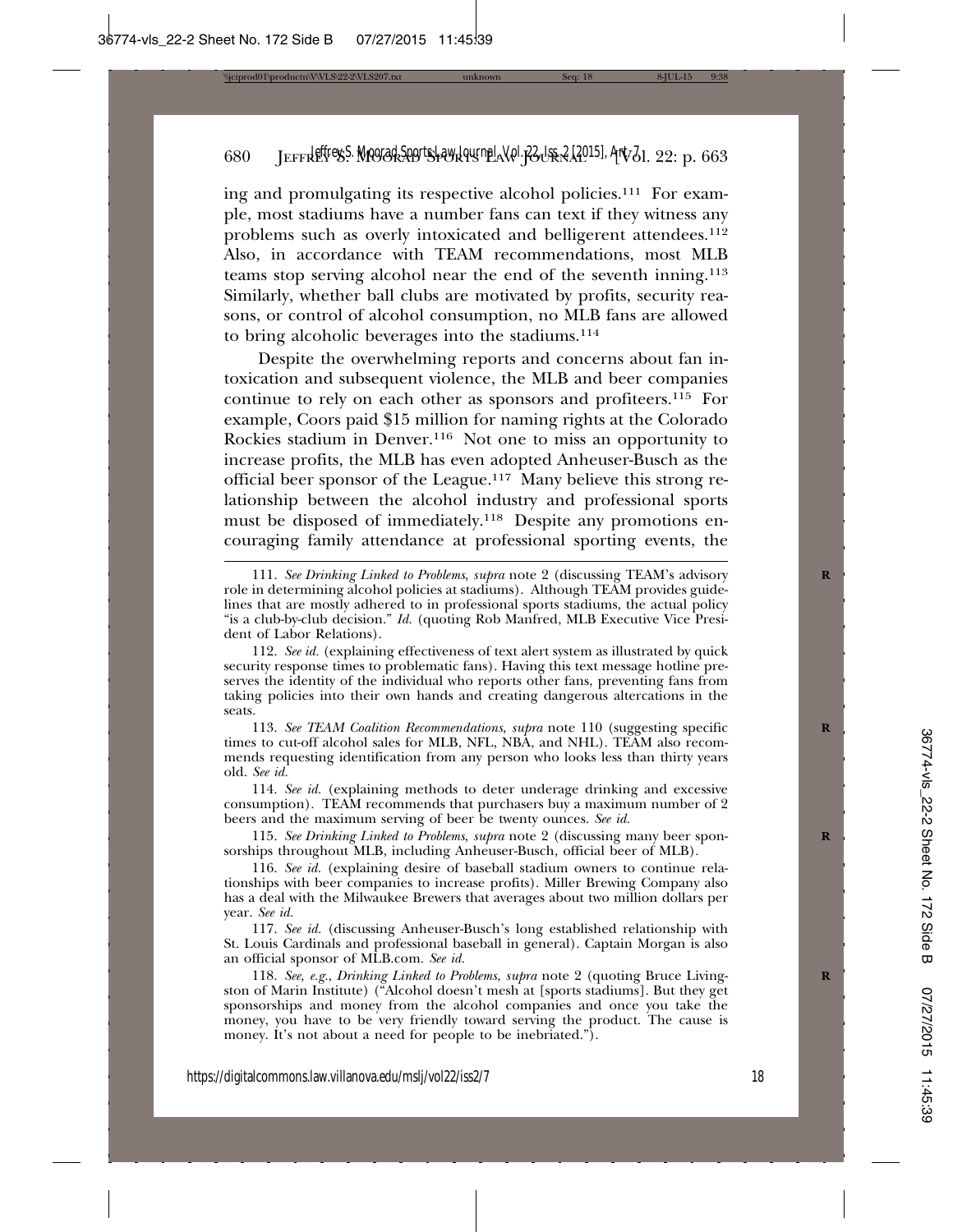overwhelming sponsorship of alcohol has created a direct connection between watching sports and drinking alcohol.119 Although a sports stadium without alcohol may be a practical impossibility, the relationship between alcohol and safe family friendly sports stadiums must be moderated.120

# B. Practical Remedies for Stadiums: Promoting Safety without Ruining the Experience

To balance these competing interests, the MLB and other professional sports teams have attempted to change the culture of alcohol consumption both inside and outside of the stadium.<sup>121</sup> The first steps must be taken outside of the stadium, where people tailgate and drink before stepping into the stadium.122 For example, the week after a stabbing at Candlestick Park in San Francisco, the 49ers organization took several steps to prevent any further violence by clearing out all parking lots after kick-off.123 The Anaheim Angels have banned consumption of alcohol in all parking lots and keep those parking lots open to tailgating closed until two and a half hours before start of the game.<sup>124</sup> The Angels also close the parking lots one hour after each game to prevent any potentially dangerous loitering.125 The Angels' policies may seem strict, but since the Stow incident, the Dodgers have completely banned tailgating altogether, enraging long time fans, and enticing people to remain home.126 Their general policy had always been to prohibit

119. *See id.* (discussing need for less reliance between professional sports and alcohol industries).

121. For further discussion of how the MLB has developed alcohol sale policies in the stadiums using TEAM guidelines, see *supra* notes 110-114. **R**

122. *See Drinking Linked to Problems*, *supra* note 2 (discussing culture of fan intoxication in parking lots before games).

123. *See 49ers To Ban Tailgating After Kickoff*, ESPN (Aug. 23, 2011, 11:53 AM), http://espn.go.com/nfl/story/\_/id/6884942/san-francisco-49ers-curb-tailgatingseek-indefinite-end-oakland-raiders-series (discussing efforts of 49ers to avoid violence during rivalry games). The 49ers also asked the NFL to abolish the pre-season meeting with its archrival, the Oakland Raiders, in hopes of further avoiding violent outburst by intoxicated fans. *See id.*

124. *See Tailgate Policy*, ANGELS.COM, http://losangeles.angels.mlb.com/ana/ ballpark/tailgate\_policy.jsp (last visited Sept. 23, 2014) (listing all relevant tailgating policies for Angel Stadium parking lots).

125. *See id.* (explaining extensive limitations on parking in Angels stadium parking lots).

126. *See* Carla Hall, *The Party's Over For Tailgaters at Dodger Stadium*, L.A. TIMES (Apr. 14, 2010), http://articles.latimes.com/2010/apr/14/local/la-me-ballpark14- 2010apr14 (finding many Dodgers fans upset by overwhelming presence of police preventing them from tailgating in Dodgers Stadium parking lots).

<sup>120.</sup> *See id.* (discussing difficulty in balancing alcohol profits with fan safety and enjoyment).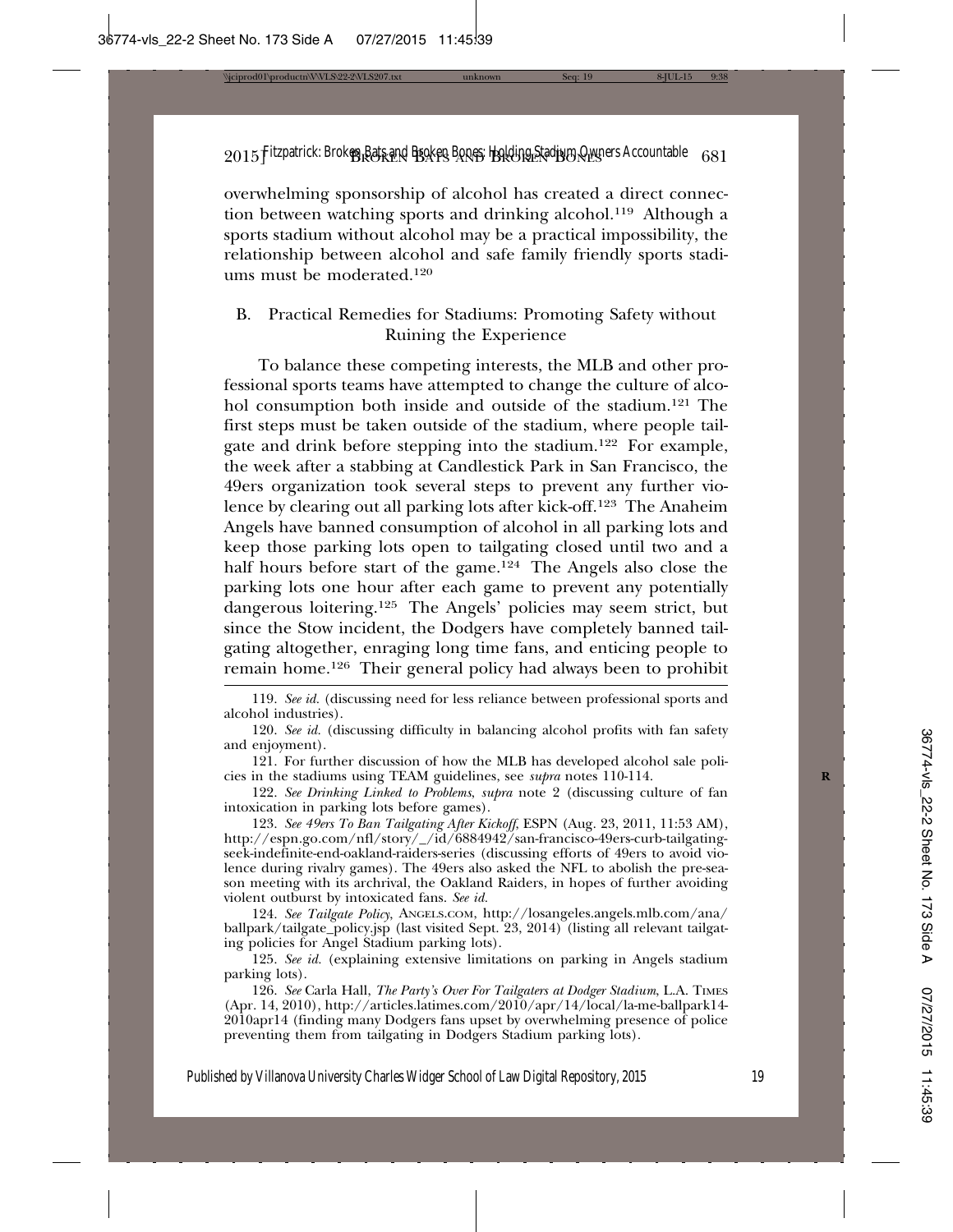tailgating, but that policy was rarely enforced.127 For Opening Day 2014, the Dodgers hired Los Angeles police officers to rigorously enforce this previously ignored prohibition on tailgating.128

However, tailgating is not deserving of total or even substantial abolition.129 Although MLB stadium owners may feel they are creating a safer environment by completely banning alcohol from stadium parking lots, many fans believe this has more to do with maintaining their strong relationship with alcohol vendors inside stadiums, especially because once fans enter a stadium, they likely see and hear beer vendors everywhere.130 Such strict policies force fans to pay for a ticket, parking, and overpriced beer inside the park, leaving many fans feeling scorned and cheated.131

So where can professional sports teams draw the line between securing fan safety and forcing fans to overpay for alcohol in a sport driven by beer sponsors?132 The answer lies within the solitary and consistent enforcement of alcohol policies in the parking lots *and* the stadiums.133 Banning alcohol in or out of the stadium is not necessary to ensure that each fan has a safe and worthwhile experience.134 Teams have attempted to ban the sale of alcohol in professional sports stadiums in pursuit of securing fan safety in the past,

129. *See* John Nelson, *TIMEOUT: Beer Ban Irking Some MLB Tailgaters*, MOJAVE DESERT NEWS (Cal. City, Cal.) (May 10, 2013), http://www.desertnews.com/opinion/article\_7faba4be-b983-11e2-94b2-001a4bcf887a.html (discussing New York Mets' recent enforcement of long time ban of beer during tailgating and ticketing of drinkers).

130. *See id.* (speculating that recent increases in drinking citations before Mets games is more about profit than law enforcement).

131. *See id.* (arguing Mets' recent calls for enforcement of alcohol ban in parking lots is based solely on desire to increase profits inside stadium).

132. For further discussion of the complicated answer to this paradoxical question, see *infra* notes 133-153 and accompanying text. **R**

133. *See* Jim Steeg, *Nurturing and Enforcing Good Fan Behavior*, STREET & SMITH'S SPORTS BUS. J. (Nov. 21, 2011), http://www.sportsbusinessdaily.com/Journal/Issues/2011/11/21/In-Depth/Steeg.aspx (discussing necessary steps to enforce overall good fan behavior).

134. *See id.* (articulating plan that involves punishing over-intoxication and obnoxious behavior, not just alcohol consumption).

<sup>127.</sup> *See id.* (describing overwhelming presence of police officers and stadium security at Dodgers Stadium on Opening Day 2014).

<sup>128.</sup> *See* Hall, *supra* note 126 (reporting constant approaches by police officers while fans attempted to tailgate on Opening Day 2014). One die-hard Dodgers fan Terry Romero has been to every opening day since the stadium opened. *See id.* On Opening Day 2014, she set up a tailgate from the back of her car in a Dodgers Stadium parking lot like she does each year, but this time was repeatedly approached by officers encouraging her to clean up and head inside. *See id.* Some officers allowed them to continue eating after inquiring about alcohol, while others directed them to enter the stadium immediately. *See id.*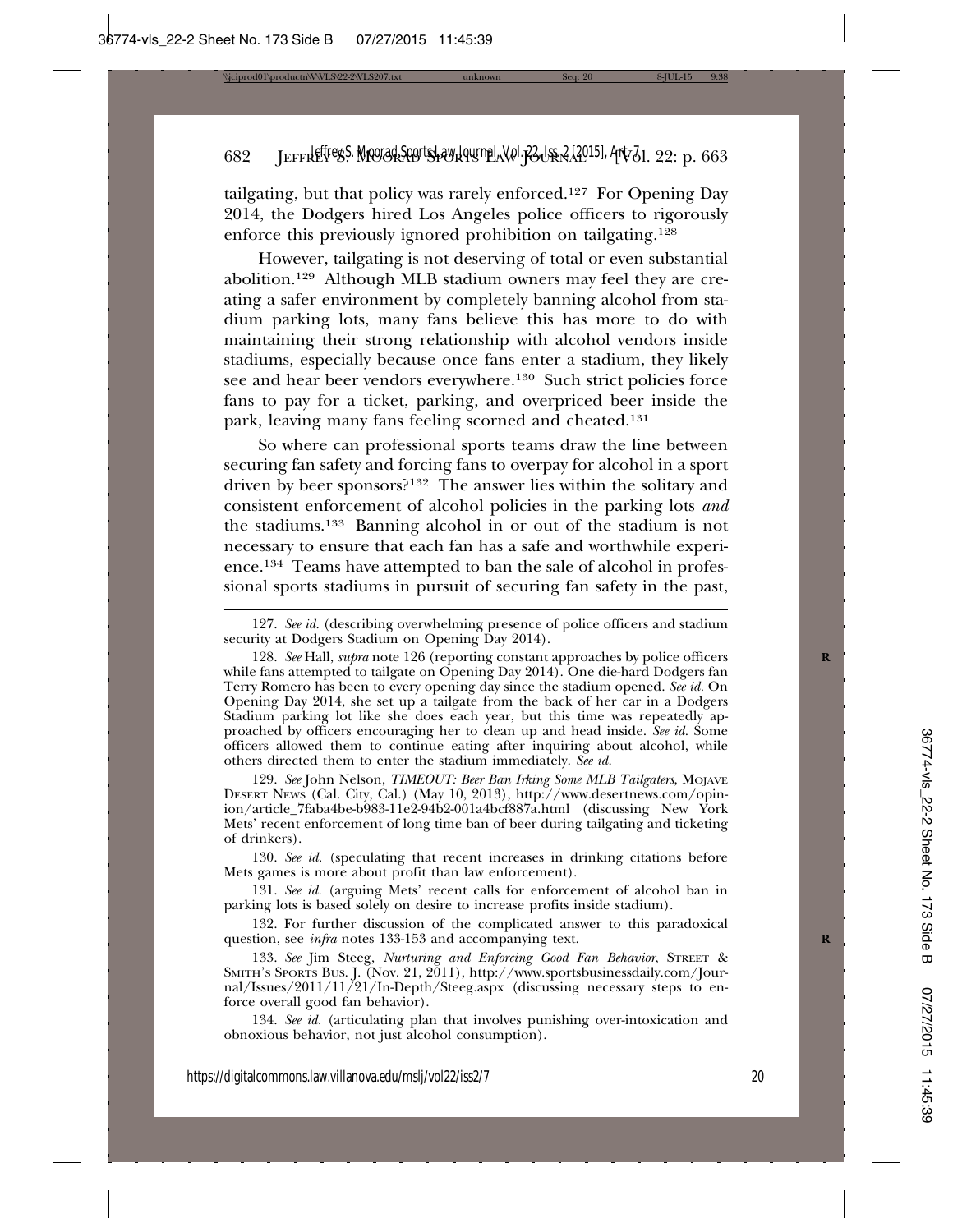but such policies have not remained.135 For example, in 1989, New Jersey officials mandated that alcohol no longer be sold at night games in Giants Stadium, and imposed a three-hour limitation on tailgating.136 However, like many alcohol policies abrogated by professional sports stadium owners, the ban was inconsistently enforced.137 Despite these valiant efforts to protect fans from alcoholdriven violence, the profit losses meant that such policies were unsustainable.138 Far-reaching policies like absolute bans do not ensure safety; rather, they merely guarantee dissatisfaction for fans, because the culture of professional sporting events is unequivocally centered on alcohol consumption, excessive or not.139 Contrary to the belief of many sports stadium owners who institute bans on tailgating or alcohol sales, most fans are capable of consuming alcohol without incident.140

In light of the fan response to these policies, stadium owners seem to be left only with the option of increasing security to protect the fans from each other, and to protect themselves from potential liability.141 One expert recommends staffing security command posts in parking lots during tailgating and after games to generally keep the peace.142 That expert also suggests that in the lots and the

136. *See id.* (describing resulting unrest of implementing new alcohol policy).

138. *See* DePalma, *supra* note 135 (stating New York Giants vendors would lose **R** up to \$150,000 for every night game during the ban). For further discussion of how professional sports teams have become increasingly reliant upon alcohol vendors and corporations, see *supra* notes 105-114. **R**

139. *See id.* (quoting fans who feel drinking should not be taken away because of some irresponsible people).

140. *See id.* (discussing potential decrease in fan attendance due to restrictive alcohol policies).

141. *See* Steeg, *supra* note 133 (discussing need for heightened security in **R** parking lots before and after games to prevent any possible violent acts). Steeg was Executive Vice President and Chief Operating Officer of the San Diego Chargers, and played a key role in developing their program, "Game Day, The Right Way." *See id.* He now serves as director of the Pac-12 Football Championship Game. *See id.*

142. *See id.* (suggesting possible solutions to increase safety in tailgating). Steeg also suggests pre-selling parking lot spots, and increasing the cost to

<sup>135.</sup> *See* Anthony DePalma, *Beer Rule Throws Football Fans for Loss*, N.Y. TIMES, July 17, 1989, http://www.nytimes.com/1989/07/17/nyregion/beer-rule-throwsfootball-fans-for-loss.html (explaining 1989 New Jersey alcohol policy in sports stadiums); *see also Alcohol Sales Banned for Jets-Patriots MNF*, ESPN (Dec. 20, 2005, 1:45 AM), http://sports.espn.go.com/nfl/news/story?id=2265908 (discussing efforts to quell rowdy fans by banning alcohol sales at Monday Night Football game). Officials decided to ban alcohol sales at Giants stadium for the Jets-Patriots game after a series of violent altercations at prior Jets games. *See id.* At the beginning of 2005, Aramark, Giants Stadium beer vendor, and a New York Giants fan were found liable for \$135 million in damages when vendors over-served a fan who drove home, causing a 7-year-old to become paralyzed. *See id.*

<sup>137.</sup> *See id* (explaining how some fans in luxury boxes were permitted to drink beer and champagne).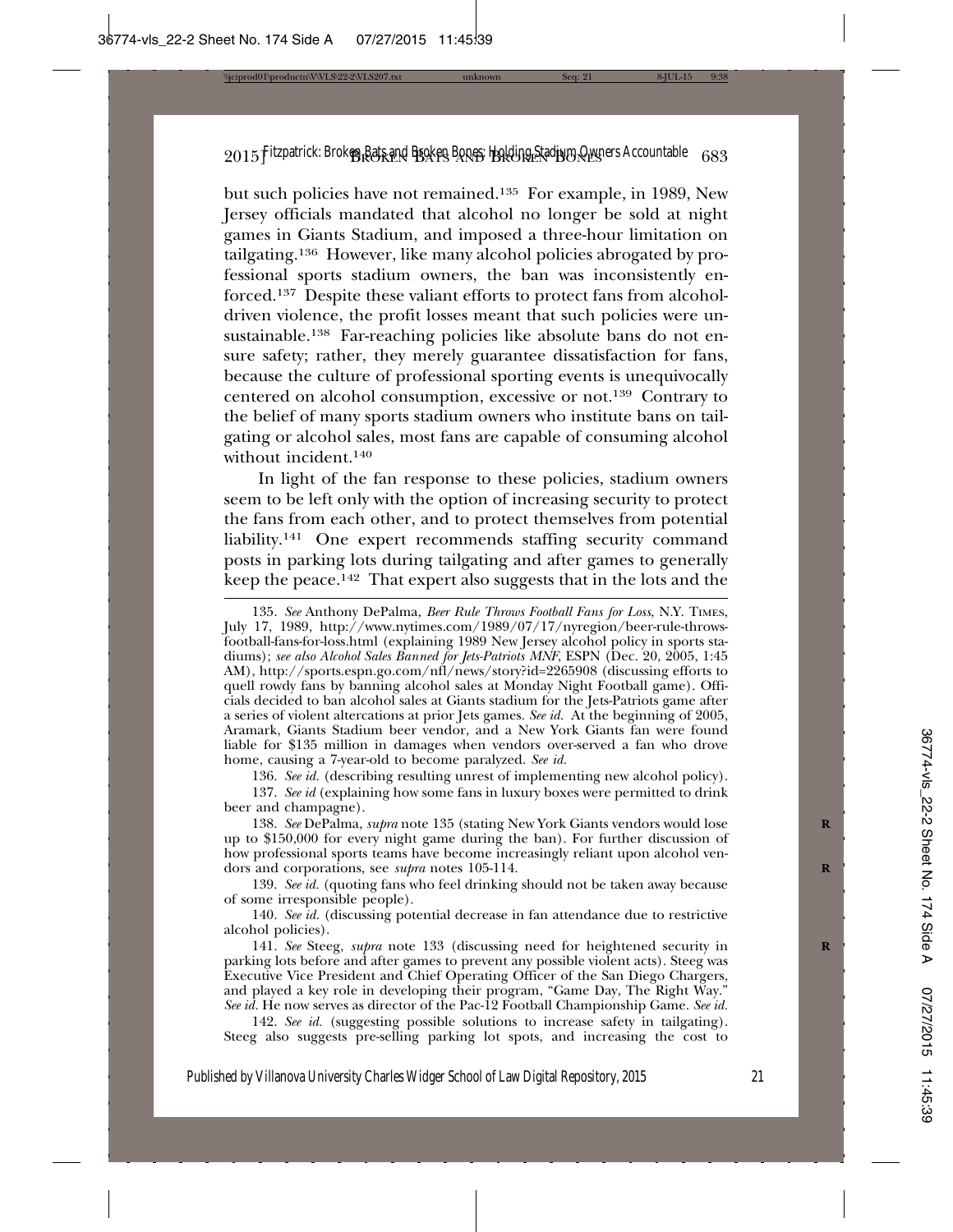stadium, screens should be used to advertise fan-conduct policies to promote "a positive, fan-friendly tone."143 In addition, TEAM recommendations should be enforced within the stadium by monitoring overly intoxicated fans and potential confrontations.144 Most importantly, stadium owners must empower fans to be vigilant and protect themselves by avoiding potentially harmful situations and keeping staff informed of any concerns.145 Many accomplish this fan empowerment by using anonymous texting systems to report the use of profanity.146 Additionally, fans must also be conscious about the gear they choose to wear and how they choose to cheer for their team in light of any escalating circumstances, such as a deeply rooted rivalry.147 Professional sports teams are faced with the difficult goal of providing enough security to protect fans, while not encroaching on the overall experience.148 Whatever the answer to this difficult balancing question, stadium owners must come together to enforce universal policies and standardize safety at all venues.149

Like Frank McCourt, many owners will try to increase their security in pursuit of creating a safe environment for fans and avoiding potential liability.150 Unfortunately, for stadium owners, only when a jury is confronted with the question of whether security was adequate enough, will owners understand what their true responsibility is to their fans.<sup>151</sup> One thing is clear: there must be a change in both the alcohol-centric culture of professional sports and the execution of consistent security practices in stadiums across the

purchase parking on game-day to keep lots organized and prevent over-crowding. *See id.*

145. *See id.* (discussing role of fans as "the eyes and ears of [their] security  $force[s]$ ").

146. *See id.* (explaining methods of empowering fans to protect themselves).

147. *See id.* (explaining how expert fans know when to sport Boston Red Sox gear in New York Yankee territory).

148. For further discussion of how excessive security enforcement has enraged long-time fans, see *supra* notes 128-140. **R**

149. *See* Steeg, *supra* note 133 ("One final step is that all venues in a region **R** need to come together and adopt universal policies, an easy across-venue and team texting code and, for violators, a ban from all venues.").

150. *See* Price, *supra* note 12 (discussing jury's finding in Stow's favor based on **R** inadequate security despite arguments of increased security on Opening Day 2011).

151. *See id.* (explaining difficulty in defining precise amount of security required to defeat negligence claim).

<sup>143.</sup> *Id.* (encouraging use of electronics, players, and staff to promote safer environment, and promulgating codes of stadium conduct).

<sup>144.</sup> See Steeg, *supra* note 133 (recommending that sports stadium staff observe general sales and congestion to avoid potential violence). Steeg also suggests the use of DUI checkpoints or saturation patrols when possible. *See id.*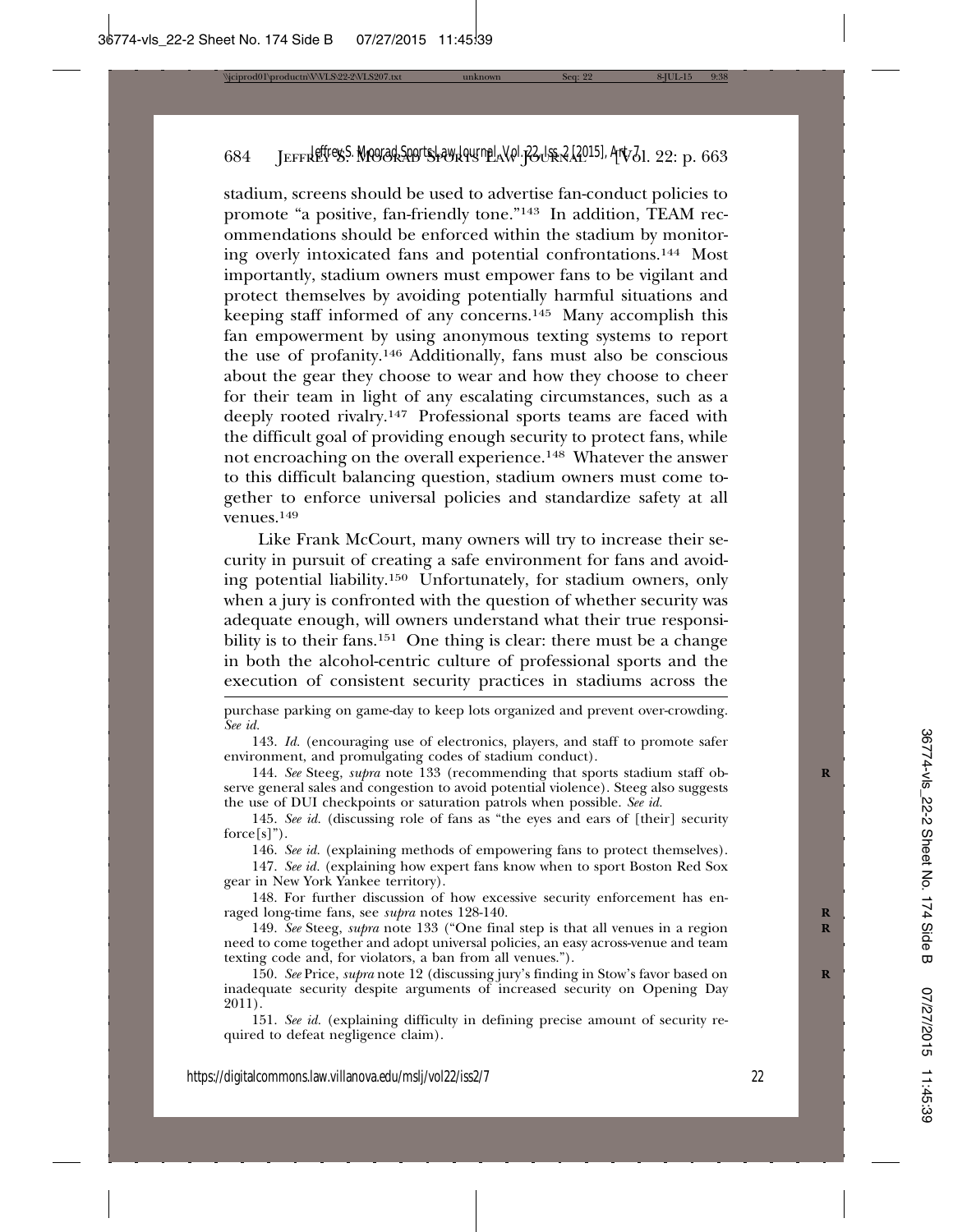country.152 Stadium owners must begin by taking small steps, such as designated driver programs and better staff training, to address issues of over-serving and over-imbibing.153

Similarly, the simple step of ejecting Stow's attackers from the stadium in response to numerous complaints about their belligerent behavior may have prevented his injury altogether.154 However, even if they had ejected the assailants, this no-tolerance policy would have been effective only if security was present in the parking lot to ensure that those ejected were successfully removed from the premises.155 The MLB's investigation and assessment of Dodgers' security that fateful day can shed some light on how much security stadium owners need in order to protect themselves from potential liability.<sup>156</sup>

Despite spending \$66,604 on private security for Opening Day 2011, the Dodgers' efforts to provide more security were watered down by "'a culture of apathy and indifference' among . . . gameday staffers."157 There was also a significant decrease in the quality of sportsmanship among fans due to a decreased presence of uniformed police officers in the stadium.158 The MLB found the Dodgers were relying more on private security in polo shirts than uniformed LAPD officers, which created a fan environment that rejected staff authority.159 Specifically, several witnesses during the

154. *See* Price, *supra* note 12 (discussing argument by Stow's attorney that **R** Dodgers should have addressed harassment by Stow's attackers during game).

155. *See* Corina Knoll, *MLB Found Stadium Security Inadequate, Former Dodgers Executive Says*, L.A. TIMES (June 20, 2014, 8:30 PM), http://www.latimes.com/local/la-me-0621-bryan-stow-trial-20140621-story.html (reporting MLB evaluation found Dodgers' security on Opening Day 2011inadequate despite being most money spent on security for Opening Day in Dodgers Stadium history).

156. *See id.* (finding security was inadequate and citing specific examples of needed improvement). This written evaluation was not presented as evidence in the civil trial. *See id.*

157. *See id.* (quoting MLB report on Dodgers' security).

158. *See id.* (finding Dodgers spent money on non-uniformed security forces that lacked respect from fans).

159. See Knoll, *supra* note 155 (holding fans unable to be controlled by existing staff). The Dodgers defense team called a paid sports facility and event management consultant who testified that there was no industry standard as to the

<sup>152.</sup> See generally Steeg, *supra* note 133 (discussing general plan to control drunken crowds at stadiums).

<sup>153.</sup> *See TEAM Coalition and MLB Responsibility Has Its Rewards Promotion*, TEAM, *available at* http://www.rhir.org/rhir\_contest/baseball.asp (last visited Sept. 26, 2014) (explaining 2014 rewards for designated drivers at stadiums nationwide); *see also generally* Kathleen M. Lenk et al., *Alcohol Control Policies and Practices at Professional Sports Stadiums*, 125 PUB. HEALTH REPORTS 665 (2010), *available at* http://www.ncbi.nlm.nih.gov/pmc/articles/PMC2925002/pdf/phr125000665.pdf (discussing research findings with regard to training stadium staff and required refresher courses on alcohol policies).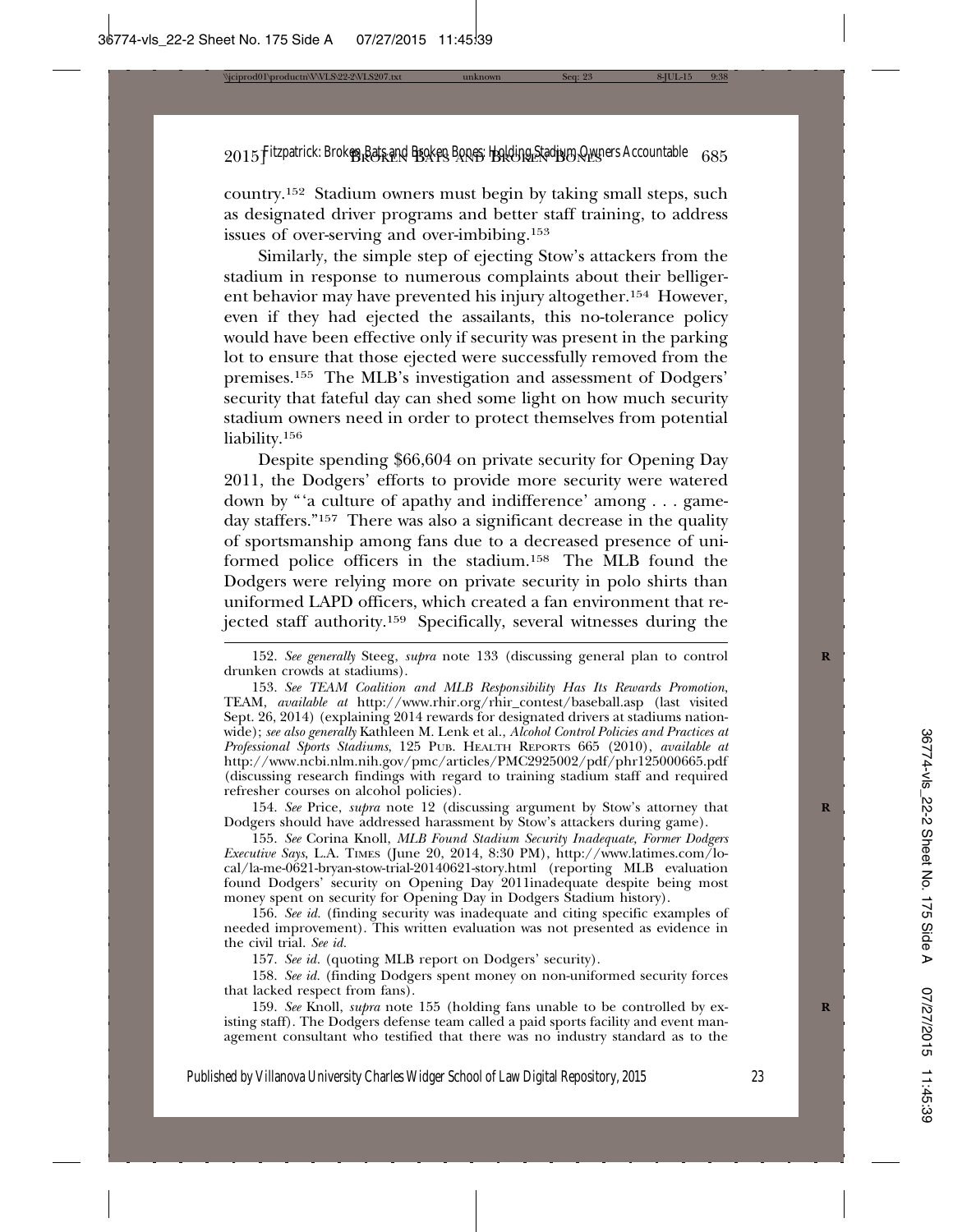civil trial testified that there were no ushers or security guards around to witness Stow's attackers harassing other Giants fans in the stadium, which is evidence as to why they were not ejected.160 Additionally, there should have been security guards in the lot where Stow was assaulted who could have responded faster.<sup>161</sup> However, the Dodgers argued that even with increased visible security that night, it was unlikely Stow's attacks could have been stopped given the actors' severe intoxication and "retaliation-fueled anger."162 Experts for the Dodgers contended that Stow's attackers were responding to taunting in the parking lot, and thereby referred to the attackers as a "ticking time bomb" and stated that "the only thing that's going to extinguish the fuse is vengeance."163

Here lies the Hobson's choice of all stadium owners: ban all alcohol and suffer severe profit losses, or continue to serve alcohol and spend exorbitant amounts of money on extra security.164 This MLB report shed some light on what the league would prefer stadium owners do: hire more security and keep the beer sponsors happy.<sup>165</sup> With this as the preference, it follows that fans need protection from third party violence.166 Beyond serving as one's own bodyguard, fans need legal assurance that they will not be left without redress because a jury finds there was adequate stadium security.<sup>167</sup>

requisite number of security guards at a stadium. *See id.* This expert also held that Dodgers' Stadium practices regarding their ban on tailgating and sale of alcohol in the stands was better than any other stadium in the country. *See id.*

<sup>160.</sup> *See id.* (describing witness testimony during Stow trial). These witnesses also speculated that the assailants likely still would have encountered Stow in the parking lot even if he had been ejected during the game. *See id.*

<sup>161.</sup> *See* Knoll, *supra* note 155 (finding security inadequate despite assignment **R** of security officers to specific locations).

<sup>162.</sup> *See id.* (internal quotations omitted) (quoting criminologist's testimony from Stow trial).

<sup>163.</sup> *Id.* (internal quotation marks omitted) (arguing Stow was irritated by Dodgers fans taunting him).

<sup>164.</sup> *See generally* Plaintiffs' Complaint, *supra* note 10 (arguing lack of security **R** caused by owner McCourt's recent divorce and money struggles)

<sup>165.</sup> *See* Knoll, *supra* note 155. (describing how MLB report found only that **R** stadium security was inadequate and made no determination of whether Stow's assailants were also over-served).

<sup>166.</sup> For further discussion of how fans can protect themselves legally, see *infra* notes 168-199.

<sup>167.</sup> *See* Noble v. L.A. Dodgers, Inc., 214 Cal. Rptr. 395, 399 (Cal. Ct. App. 1985) (holding Dodgers not liable due to lack of causation, plaintiff's role in altercation, and intoxication).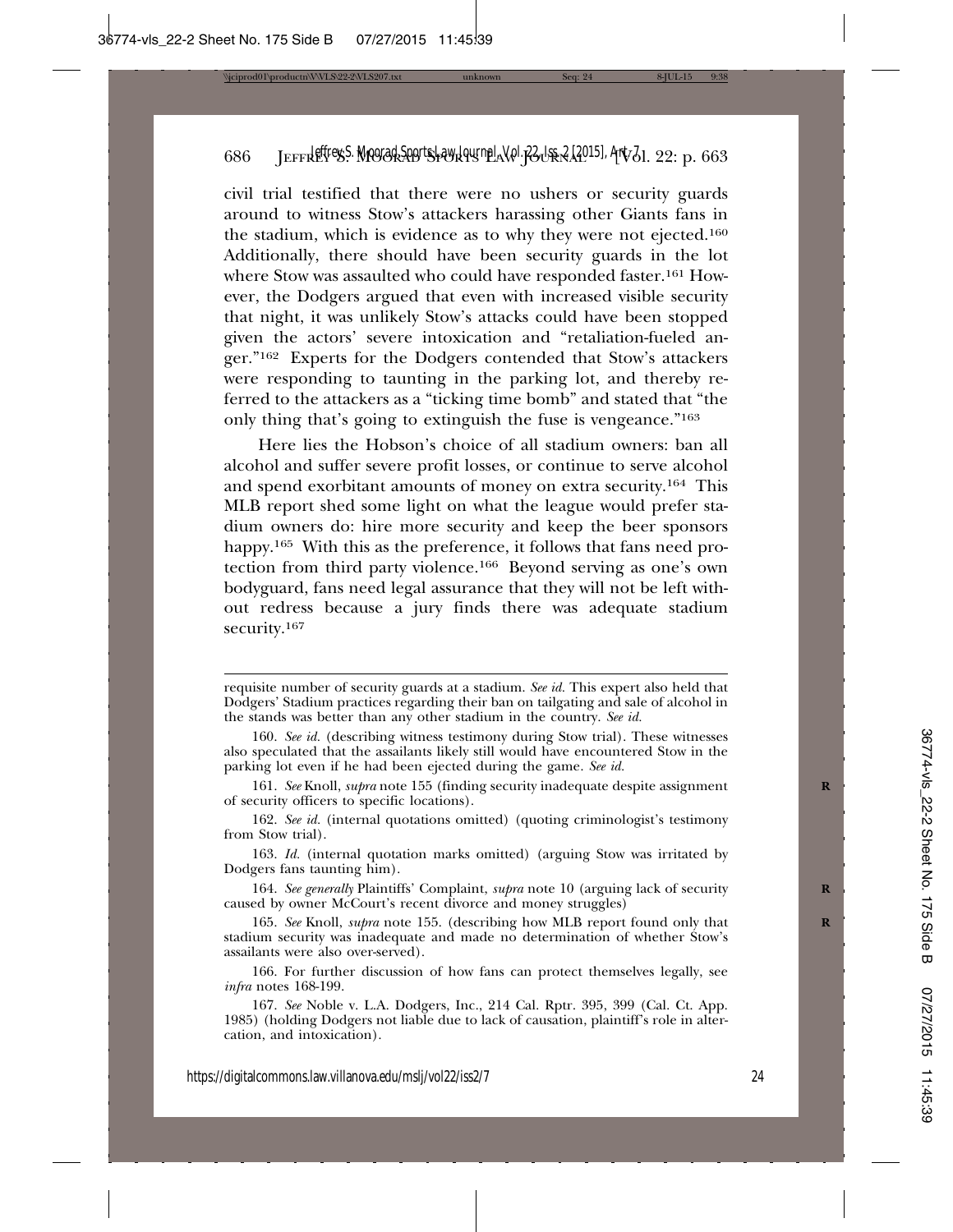## C. Legal Remedies for Victims

Some states have attempted to address this issue by implementing safe place statutes, which impose a higher duty of care on stadium owners.168 For example, Wisconsin's safe place statute requires business owners to adopt preventative safety processes that would reasonably protect the safety of its invitees.<sup>169</sup> Although on its face, this statute suggests protection primarily for employees, this statute also places a high duty of care to protect people who frequently inhabit those structures including fans at sports stadiums.170 Like California Common Law, this statute does not require that business owners ensure the safety of their invitees, but there is a higher duty to keep the premises "as free from danger as the nature of the place will reasonably permit."171 In *Gould v. Allstar Ins. Co.*, 172 an experienced swimmer dove off a pier, which was unmarked for shallow water, and fractured several vertebrae on impact.173 Under the Wisconsin safe place statute, although the diver was partially negligent in diving into unknown waters, a jury found the pier owner 85% negligent for failing to post a warning sign or failing to keep the pier safe.174

Although this statute seems to impose a higher duty on business owners, it does not impose the burden of keeping the premises completely danger-free.175 One jury in Wisconsin found a defendant store owner had made his parking lot as safe as possible by salting and shoveling snow, despite plaintiff's permanent injury

*Id.* (quoting Wis. Stat. § 101.11(1) (2009-10))

170. *See id.* (discussing reach of Wisconsin safe place statute).

171. *See id.* at 148 (quoting Gould v. Allstar Ins. Co., 208 N.W.2d 388, 391 (Wis. 1973)).

172. 208 N.W.2d 388 (Wis. 1973).

173. *See* Swenson, *supra* note 6, at 148 (discussing *Gould*, 208 N.W.2d at 389- 90).

174. *See id.* (discussing jury applying Wisconsin safe place statute).

175. *See id.* at 147 (discussing standard of duty imposed by Wisconsin safe place statute).

<sup>168.</sup> *See* Swenson, *supra* note 6, at 147-49 (citing Wis. Stat. § 101.11(1) (2009- **R** 10)) (discussing Wisconsin safe place statute).

<sup>169.</sup> *See id.* (discussing Wisconsin safe place statute). Wisconsin's safe place statute reads as follows:

Every employer . . . shall furnish a place of employment which shall be safe for employees therein and for frequenters thereof and shall furnish and use safety devices and safeguards, and shall adopt and use methods and processes reasonably adequate to render such . . . places of employment safe, and shall do every other thing reasonably necessary to protect the life, health, safety, and welfare of such employees.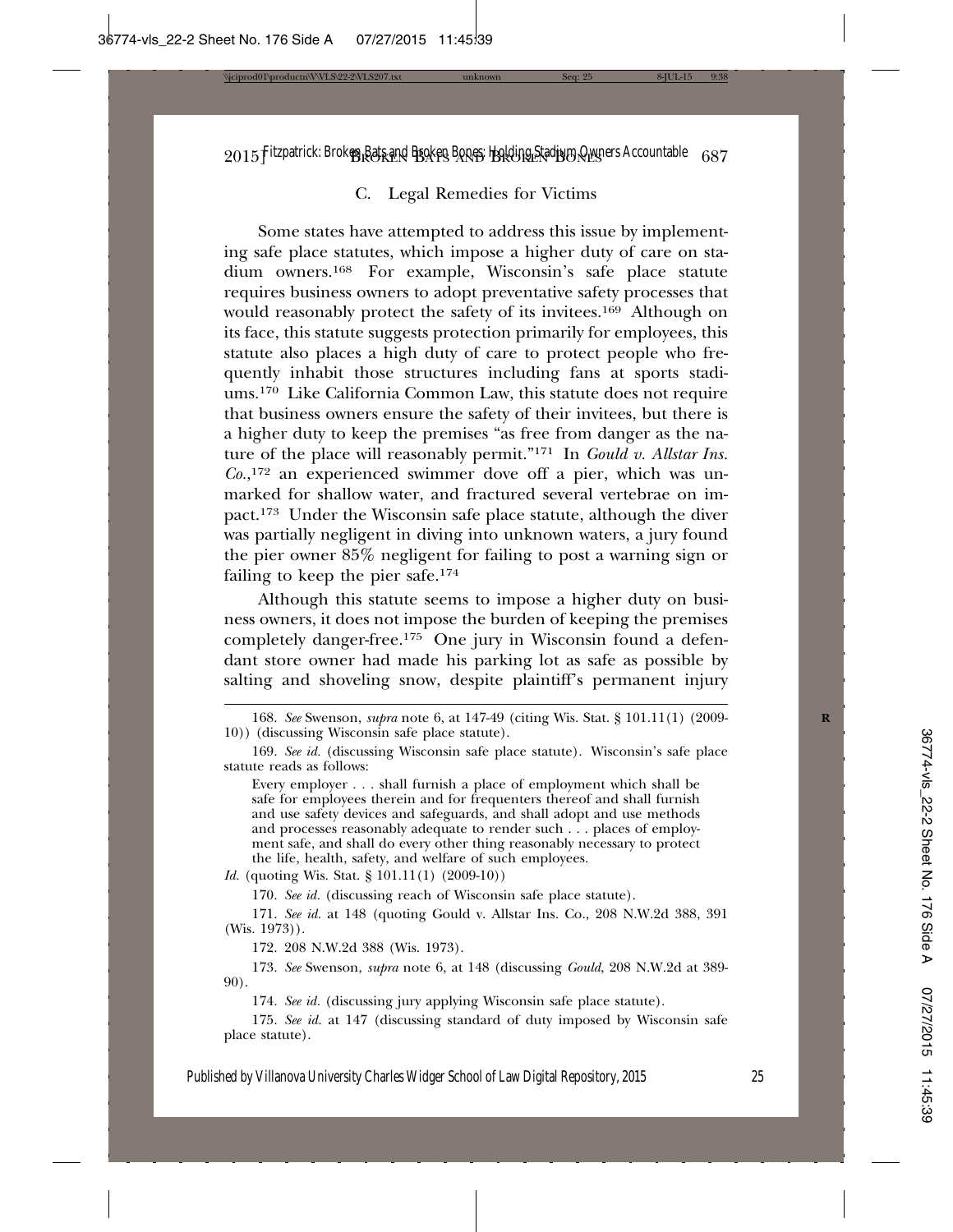when she slipped in that parking lot.<sup>176</sup> Under the Wisconsin safe place statute, a defendant must have exercised "more than ordinary care" to escape liability.<sup>177</sup> For a plaintiff to succeed under this statute, the plaintiff must show an unsafe condition on the premises, that the condition caused his injury, and that the business owner has actual or constructive notice of that dangerous condition before the harm occurred.178

Several justifications are present for the adoption of safe place statutes in more jurisdictions to protect fans from potential third party harm driven by alcohol.<sup>179</sup> First, because stadium owners charge so much for fans to even attend the game, fans should reasonably expect that the stadium is as safe as possible.<sup>180</sup> Second, smaller stadiums exempt by recreational immunity statutes will not be included under the safe place statute.181 Third, under a safe place statute, stadium owners could not shirk off liability with exculpatory clauses on their tickets.182 Most importantly, safe place statutes democratically impose this heightened duty on particular entities, allowing for efficient adjustments when necessary through amendments.183 Although Stow's claim succeeded under common law negligence, safe place statutes would provide more certainty in recovery for victims of severe third party violence on stadium property.184 In addition to this high standard of care for stadium owners, safe place statutes attach liability when an owner knowingly allows invitees or employees to be exposed to a potentially dangerous area.185 Also, under these statutes, an assumption of risk de-

180. *See id.* (explaining how fans should get what they pay for with respect to security in sports stadiums).

181. *See id.* (rejecting imposition of higher duty on small sports venue owners who make little profit from entrance fees).

182. *See id.* (explaining need to hold stadium owners accountable as much as possible).

183. *See id.* at 152 (discussing importance of democratic process in enforcing higher duty on stadium owners).

184. *See id.* (arguing prior to June 2014 jury verdict that Stow's claim was unlikely to succeed under California common law).

185. *See* Kastenberg, *supra* note 24, at 202-03 (explaining protections for fans **R** under safe place statutes).

<sup>176.</sup> *See id.* at 149 (discussing Zernia v. Capitol Court Corp*.*, 124 N.W.2d 86, 87-88 (Wis. 1963)).

<sup>177.</sup> *Id.* (quoting *Zernia*, 124 N.W.2d at 89).

<sup>178.</sup> *See id.* (citing *Gould*, 208 N.W.2d at 394) (providing hypothetical application of safe place statute to Stow case prior to June 2014 jury verdict).

<sup>179.</sup> *See id.* at 151 (discussing four reasons why safe place statutes should be adopted in other states to protect sports fans).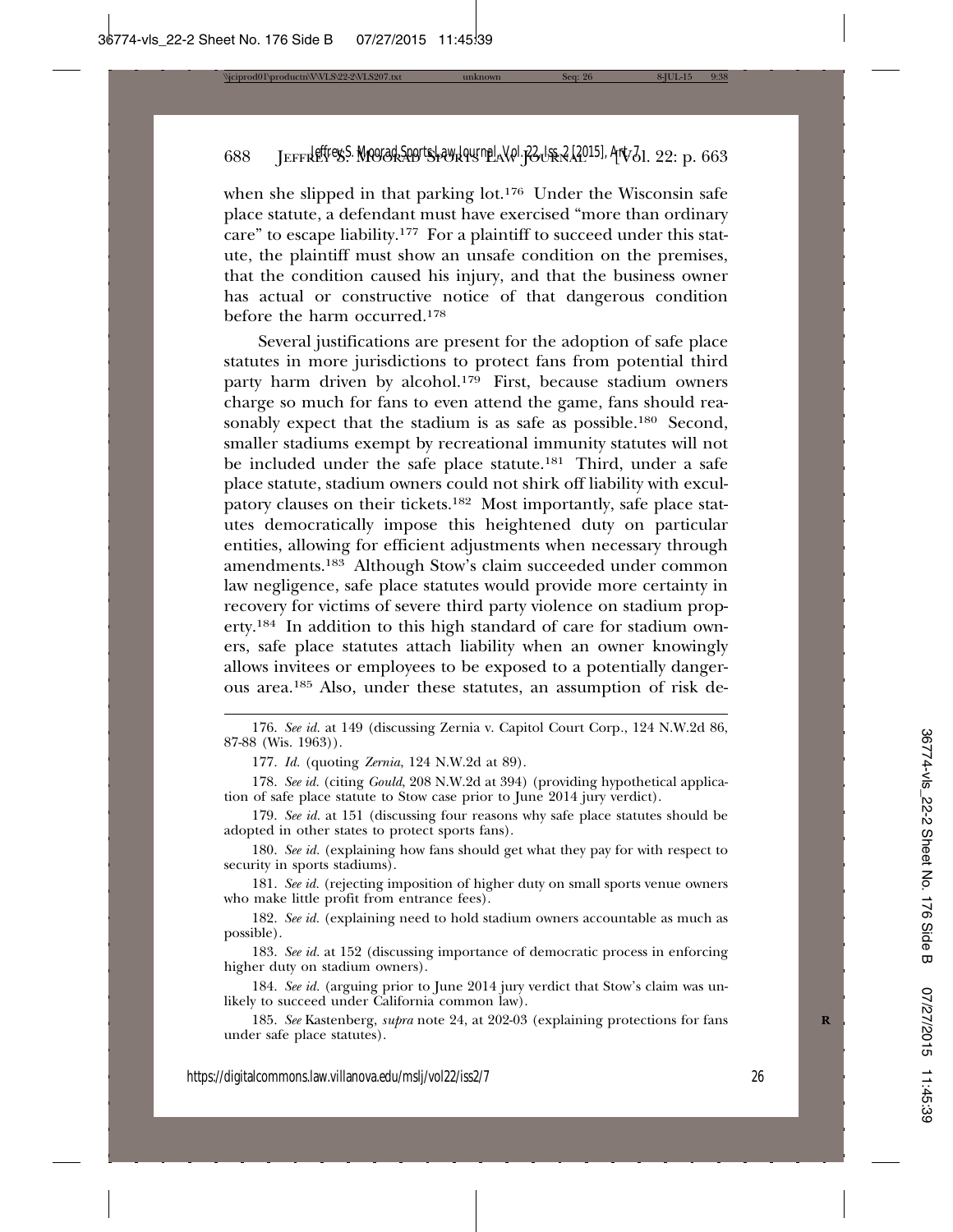fense is impermissible, which further enables fans to achieve successful negligence claims.186

After the attack on Stow, California attempted to address the presence of felons with legislation targeting felons' admission to stadiums.187 The Improving Personal Safety at Stadiums Act would have created a list of convicted felons who would be prohibited from entering stadiums on game day.188 Despite strong support for any methods to make professional sports stadiums more familyfriendly, this legislation failed in the Assembly Public Safety Committee in April 2012.189 Although the bill is not categorically unusable, the committee had several practical, social, and constitutional concerns that must be addressed if the legislature chooses to proceed with similar legislation.190 In addition to this ban list, which has been rejected by the legislature, the bill also included a provision requiring sports stadiums and other venues to make security information and anonymous text messaging clearly visible, along with frequent announcements about the location of this information throughout games.191 Singling out individuals under the bill, as it stood, would no doubt create additional opportunities for confrontation, especially in the parking lots, further endangering the lives of all fans in attendance.192

Apart from these statutory attempts to provide additional safety for all in attendance, and legal remedies for injured fans, the courts may also attempt to address the specific elements of negligence in these specific circumstances.193 Some argue that a categorical duty

186. *See id.* (explaining legal protection for fans under safe place statutes).

189. *See* KSamoun, *supra* note 78 (discussing failure of California bill banning **R** convicted felons form sports stadiums).

190. *See id.* (explaining reasons committee rejected initial bill). The Committee had major concerns regarding this bill as an unconstitutional sentencing enhancement, a potential cause of violence in response releasing a list of convicted felons to the public, and major budget concerns about implementing an expansive new program. *See id.*

191. See id. (listing suggested times for stadiums to announce security information). The statute called for verbal announcement of security information and locations to be made once per quarter in football, four times per game in baseball, once per period of hockey, and at least three times for any other professional sport. *See id.*

192. *See id.* (discussing dangers of vengeful actions by felons denied entry to stadiums).

193. *See generally* Campbell, *supra* note 9, at 145-54 (explaining potential legis- **R** lative remedies regarding duty and causation elements of negligence cause of action).

<sup>187.</sup> *See* Levigne, *supra* note 78 (discussing California legislature's response to several incidents of violence at stadiums).

<sup>188.</sup> *See id.* (discussing reach of proposed legislation to all eighteen professional sports teams in California).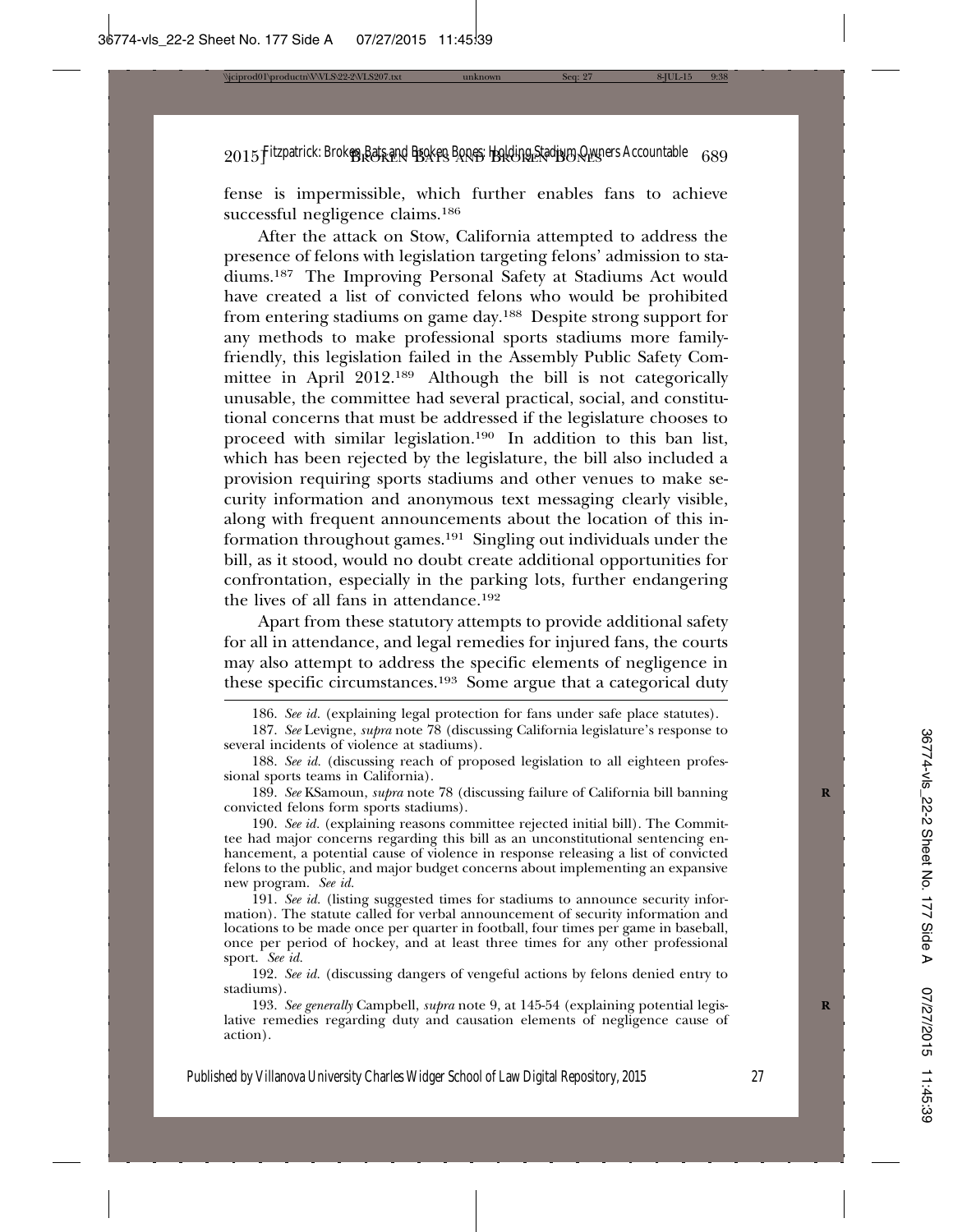to protect patrons from third party violence should be imposed on all stadium owners because of their enablement of troublesome fan behavior.194 This solution would insulate the jury from the judge's pre-determination of an existence of duty and an implicit conclusion of breach due to the actual harm that resulted, preventing juror bias.195 In addition, some suggest that causation should also be presumed when a third party injures a fan in a stadium.196 Because the question of causation is such a difficult one for the jury, this presumption of causation may be fairer, because if harm is foreseeable, then lack of action likely caused the harm.197 Therefore, under these potential specific adjustments for negligence claims involving third party violence in sports stadiums, the burden would be shifted to the stadiums to disprove these rebuttable presumptions.198 Although specifically addressing the issue, this solution would tend to be unfair and overly burdensome to stadium owners.199

#### IV. CONCLUSION

Stow's jury verdict has the potential to affect future litigation in similar cases all over the country, not just in California.200 Although the Dodgers have not yet decided if they will appeal, should they decide to challenge the jury verdict, *Noble* will not likely guarantee a victory, because Stow outlined reasonable steps which the Dodgers could have taken to prevent or minimize his injury.201 Despite the jury finding that a lack of security caused Stow's injuries,

<sup>194.</sup> *See, e.g.*, *id.* at 154 (arguing because stadium owners enable violence, they should take responsibility for that violence categorically).

<sup>195.</sup> *See id.* at 149 (arguing if duty is imposed by judge on case-by-case basis, jury is likely to be swayed in determining breach).

<sup>196.</sup> *See, e.g.*, *id.* at 151 (finding some lack of security will always be likely proximate cause of victim's injuries in negligence claims against stadium owners arising from third party violence).

<sup>197.</sup> *See id.* (finding implicit causation connection to lack of security when third parties harm fan).

<sup>198.</sup> *See id.* at 153 (discussing need for stadiums to disprove elements of presumptive duty and causation to avoid liability while leaving issue of breach to jury).

<sup>199.</sup> *See id.* at 153-54 (exploring possibility of burden shifting from plaintiffs to stadium owners in negligence claims involving third party violence). This possibility seems promising as on its face it is fairer to plaintiffs; however, this formula could entice fans to pursue unnecessary negligence claims.

<sup>200.</sup> For further discussion on situations which may also result in future similar litigation, see *supra* note 3. **R**

<sup>201.</sup> *See* Noble v. Los Angeles Dodgers, Inc., 214 Cal. Rptr. 395, 398 (Cal. Ct. App. 1985) (discussing requirement that jury find specific instances of defendant's failure to act to form requisite causal connection). For further discussion of how Stow's case can be distinguished from *Noble*, see *supra* notes 70-88 and accompanying text.